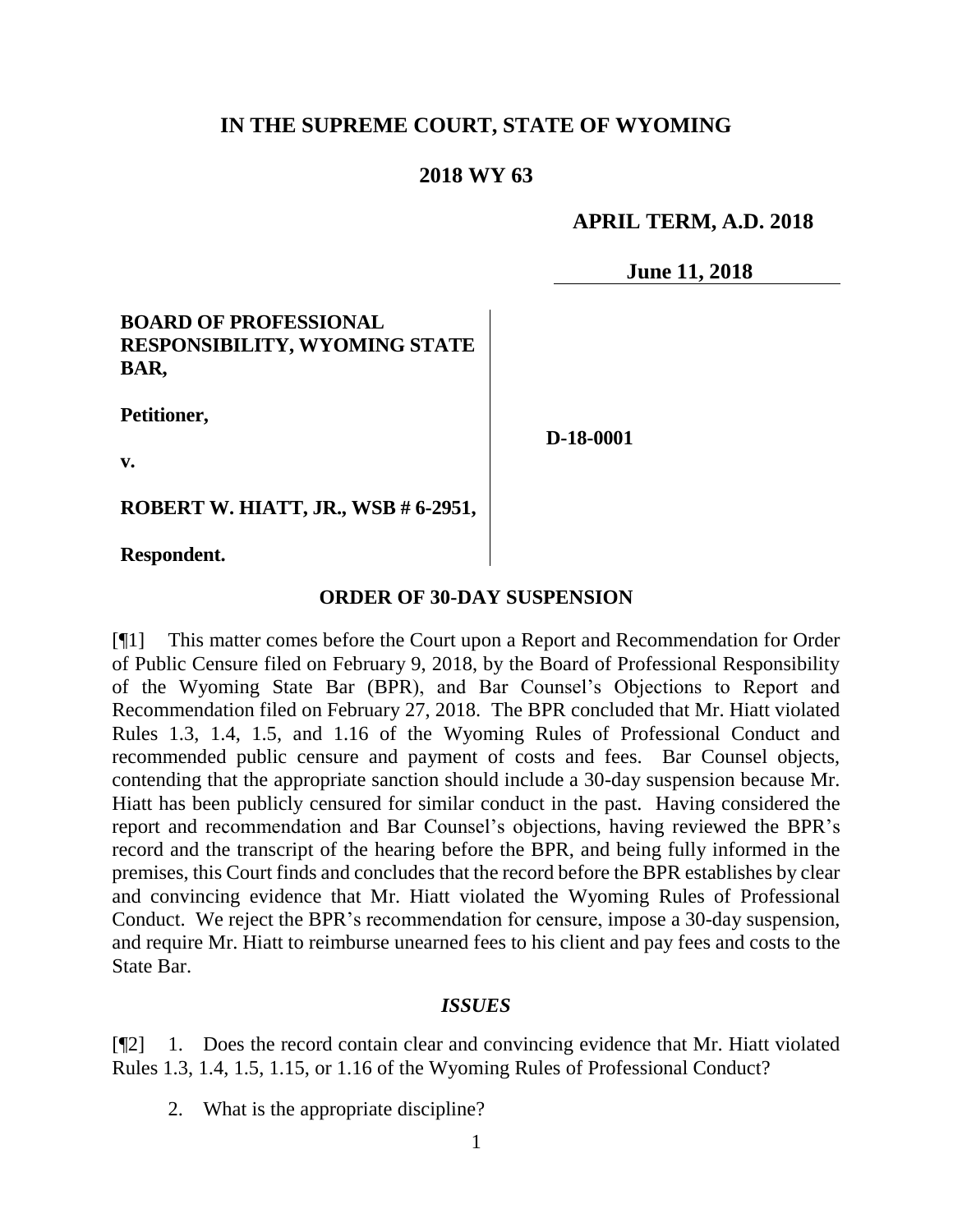### *FACTS*

[¶3] Mr. Hiatt has been licensed to practice law in Wyoming since 1998, and he maintains a law practice in Rock Springs, Wyoming. This matter arises from his representation of Kyle Dudzik, who contacted Mr. Hiatt in early February 2016 regarding his desire to obtain custody of his son. On March 2, 2016, Mr. Hiatt entered an attorneyclient relationship with Mr. Dudzik. They executed an Attorney-Client Fee Agreement under which Mr. Hiatt agreed to perform the work for a \$3,000.00 "non-refundable flat fee." The agreement provided that Mr. Dudzik would "pay \$250.00 per week by Friday of each week, until the \$3000.00 BALANCE IS PAID IN FULL." Mr. Dudzik fell behind in his payments and ultimately paid the balance due after Mr. Hiatt threatened to withdraw from the case.

[¶4] Mr. Hiatt did not wait until the fee was paid to commence work on Mr. Dudzik's matter. On March 22, 2016, he filed a petition to modify the decree of paternity which sought custody of Mr. Dudzik's son. Mother hired attorney Bobby Pineda, and on April 7, 2016, he delivered to Mr. Hiatt a filed answer and counterclaim, along with a proposed temporary visitation agreement. On April 14, 2016, Mr. Hiatt filed an answer to the counterclaim, an emergency motion for temporary custody, and a motion for expedited temporary motions hearing. Four days later, Mr. Pineda sent an email to Mr. Hiatt regarding his filings and the use of a *guardian ad litem* (GAL):

Rob,

I received your motion for an emergency hearing. I don't believe there is any emergency at this point. The majority of your allegations relate to matters prior to the birth of the minor child and are not reflective of the current situation.

However, it being a Judge James case, she is going to require a Guardian Ad Litem prior to any hearing on temporary custody. Who would you suggest? I would be fine with Tim Eagler or Rob Spence. I don't think Tammy Harris is taking new cases at this point. Maybe if we finished Salgado she would take this one on.

Thanks,

Bobby

On April 25, 2016, Mr. Hiatt replied:

I met with my Client and expressed your concerns about a GAL. I did not know [R]ob Spence was doing GAL work. No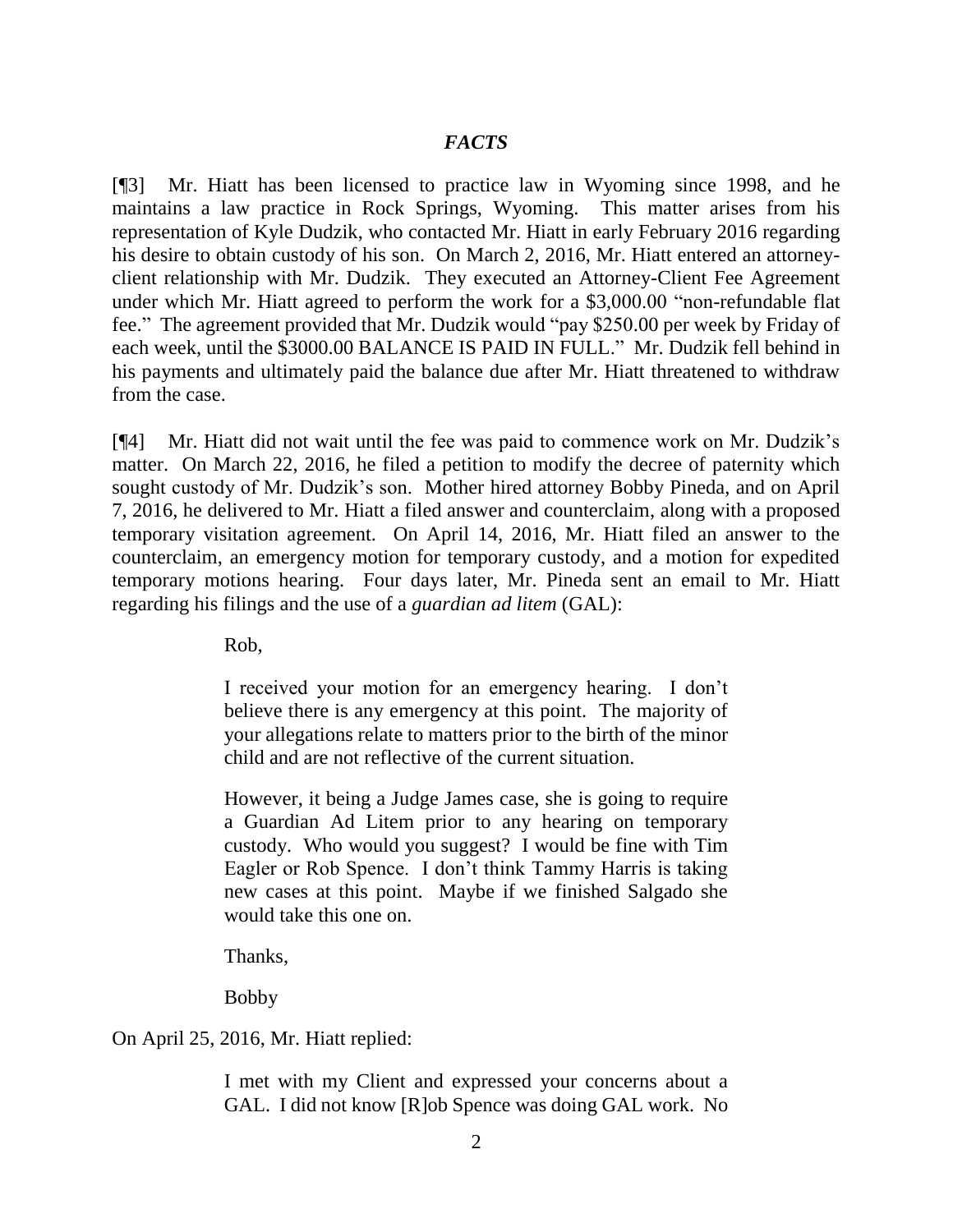motion for GAIL [sic] is pending but my motion is. [I] still want a hearing scheduled to get all of that resolved. I have not heard from the court yet on possible hearing dates but [I] will let you know when I do. [T]hanks Rob H.

On May 19, 2016, Mr. Hiatt again contacted Mr. Pineda regarding the use of a GAL:

Bobby [I] just met with my client and we would prefer to use [T]im [E]agler as [GAL] if we have to go that direction, which it appears we do. Thanks Rob H

Mr. Hiatt did not serve initial disclosures 30 days after he received Mother's answer, as required by W.R.C.P. 26(a)(1.3). Consequently, on June 16, 2016, Mr. Pineda sent Mr. Hiatt a letter requesting he do so. The letter also enclosed combined interrogatories, requests for production and requests for admission to be answered by Mr. Dudzik. Initial disclosures were prepared and were signed by Mr. Dudzik on July 14, 2016. Mr. Dudzik and Mr. Hiatt also prepared answers to Mother's interrogatories, requests for production, and admissions. Mr. Dudzik hand-delivered his initial disclosures, his confidential financial affidavit, and his answers to Mother's discovery requests to Mr. Pineda's office on August 3, 2016. That day, Mr. Pineda and Mr. Hiatt exchanged emails confirming receipt of the discovery and discussing the possibility of a GAL.

[¶5] During the month of August, Mr. Hiatt and Mr. Dudzik exchanged emails concerning records of Mother's convictions in Colorado and attempting to clarify answers to interrogatories that had been questioned by Mr. Pineda. Regarding the discovery issue, Mr. Pineda served an initial draft instead of the final draft of interrogatories that he had prepared; thus, when he read the answers, they did not align with his final draft. Accordingly, on August 16, 2016, he sent a letter to Mr. Hiatt describing his issues with the answers.<sup>1</sup> Mr. Hiatt forwarded the concerns to Mr. Dudzik, who responded in an email on August 29, 2016. In his response, Mr. Dudzik expressed frustration that Mr. Pineda was "trying to make [him] look bad" and stated that he is "ready for this to be in trial." That same day, Mr. Hiatt sent the following email to Mr. Dudzik:

Dear Kyle:

You are in breach of the employment contract with this firm. Payment terms as agreed to were:

<sup>&</sup>lt;sup>1</sup> Mr. Hiatt did not respond to Mr. Pineda's August 16 letter until October 17, 2016. At the hearing on this matter, Mr. Pineda admitted that the confusion was his fault.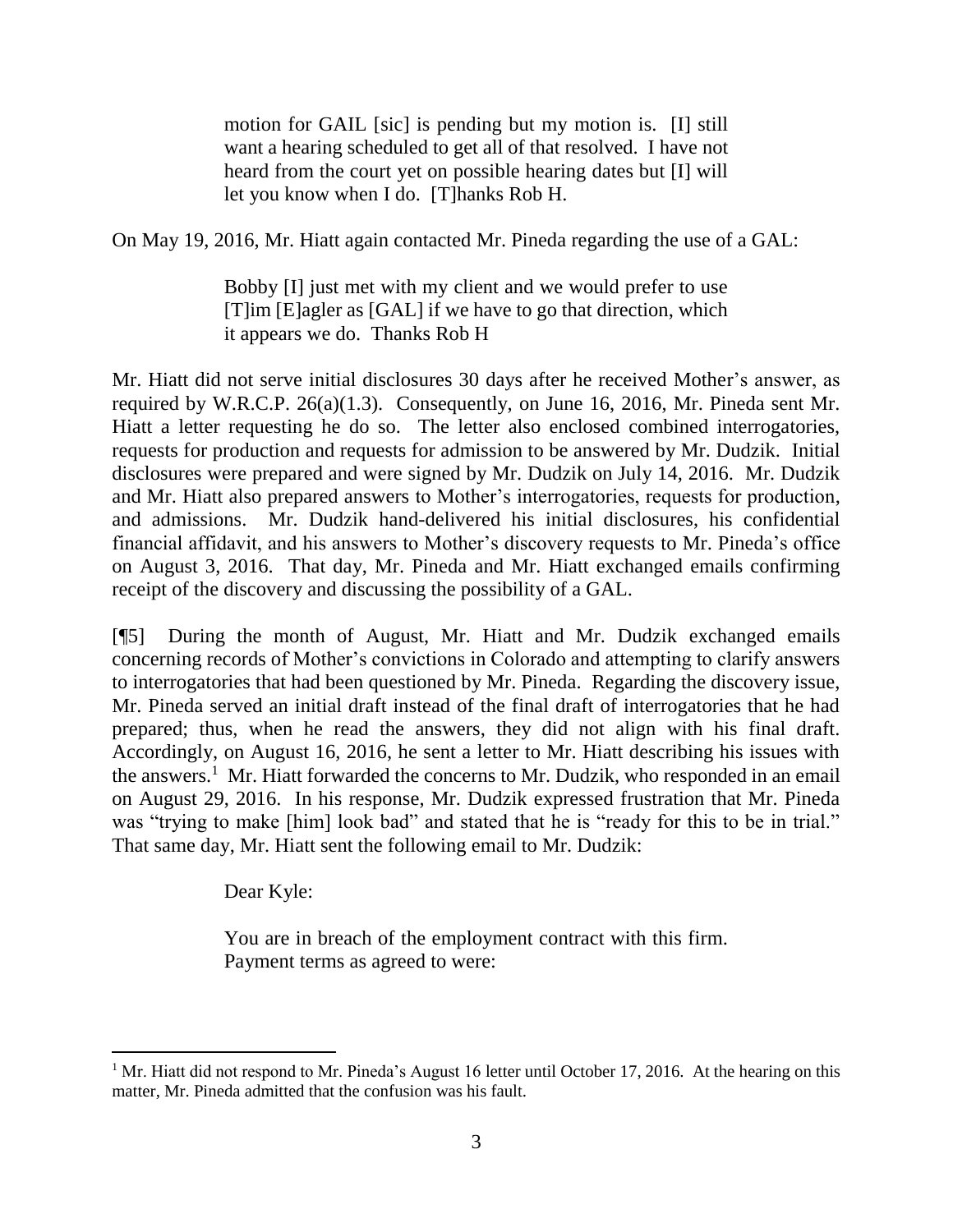1. I agree to pay The Firm its non-refundable flat fee in the amount of \$3000.00. I understand The Firm has not accepted my case and will not act as my attorney until I have signed this agreement and paid the fee. Will pay \$250.00 per week by Friday each week, until \$3000.00 BALANCE IS PAID IN FULL.

### And

8. I agree that The Firm is not required to complete work on my case and that it may withdraw as my attorney at any time if I fail to comply with the exact terms of this agreement. I understand The Firm will send written notice of intent to withdraw. The Firm shall recite as the basis for the withdrawal that there has been a breakdown in the attorney-client relationship.

Your payment should have been completed by 5/20/2016, however, your last payment towards your delinquent balance was made on 8/3/2016 which left a balance outstanding of \$1150.00. [I]f the open balance of \$1150.00 is not paid in full by the end of business on Friday September 2, 2016, I will file a motion to withdraw from this case as stated above.

Mr. Dudzik responded with an email the next day, indicating that he had obtained a loan and would be dropping off the remaining balance in Mr. Hiatt's mailbox that evening. He testified that he made the payment as promised on the evening of August 30.

[¶6] On September 6, 2016, Mr. Dudzik emailed Mr. Hiatt asking him, "What's the plan going forward?" In his September 7, 2016 response, Mr. Hiatt addressed the criminal records issues and then explained, "[T]he plan is to deal with [B]obby problems [interrogatory confusion] next week some time and to plan not to use a [GAL] and just go for a final hearing and show the judge her history and your testimony about how she is unfit to have custody." Mr. Dudzik responded the same day, asking "What are the chances we get a hearing without a [GAL]? And do you think that's the best route?" On September 20, 2016, Mr. Dudzik again emailed Mr. Hiatt, inquiring, "What's the latest? Interrogatories?" One week later, Mr. Dudzik again emailed Mr. Hiatt, questioning him, "What's the latest with things?" Mr. Hiatt did not respond to any of these emails.

[¶7] As these events were unfolding, Mr. Hiatt was in negotiations with Bar Counsel regarding his conduct in representing a different client. On September 29, 2016, Mr. Hiatt signed an affidavit in which he conditionally admitted to violating Rules 1.3 (diligence),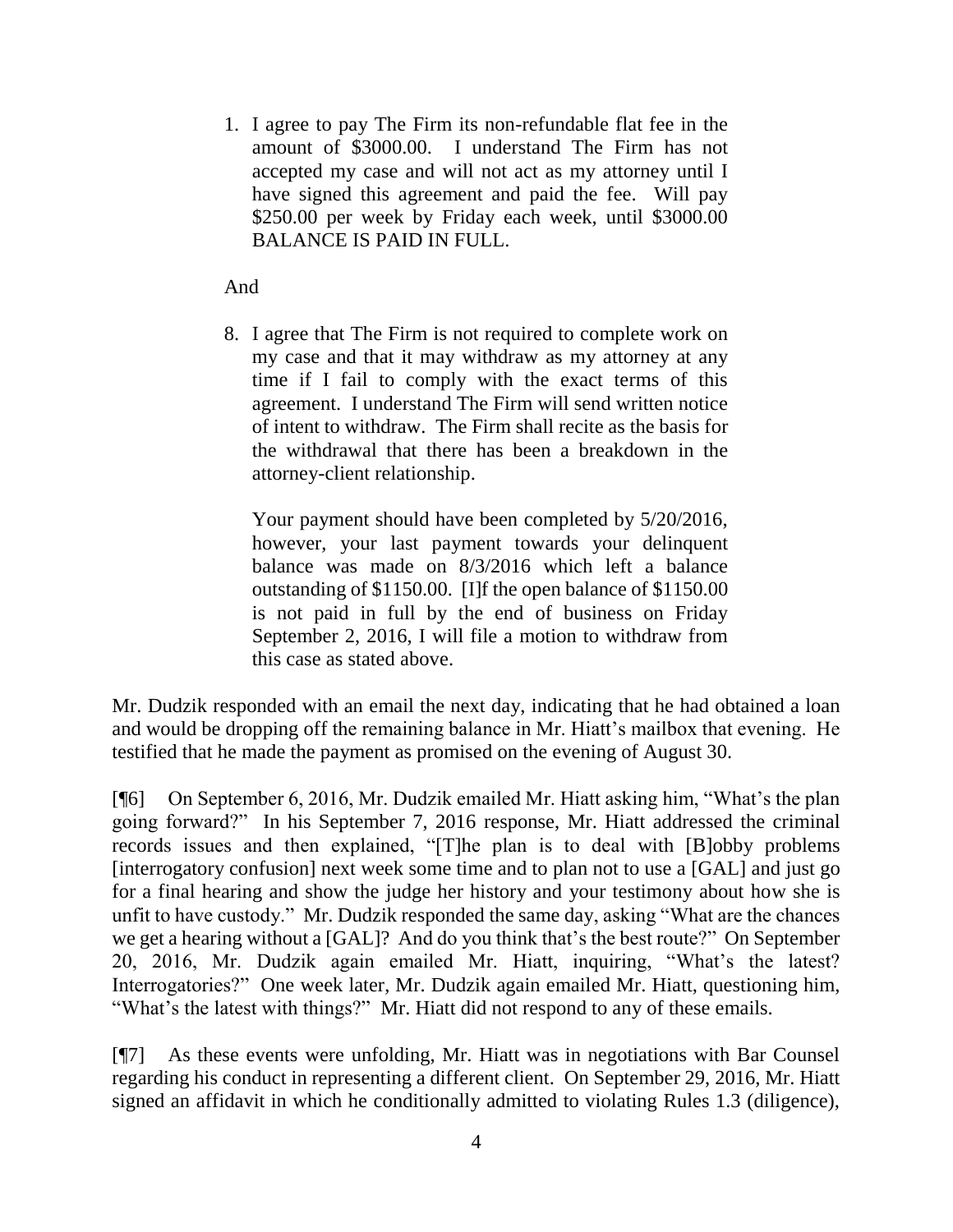1.4 (communication with client), and 1.16 (duties upon termination of representation). On November 1, 2016, this Court issued an Order of Public Censure containing the following press release:

> The Wyoming Supreme Court issued an order of public censure of Rock Springs attorney Robert W. Hiatt Jr. The disciplinary order resulted from Hiatt's representation of a client in a child custody and visitation modification matter. The client paid a \$5,000.00 flat fee at the outset. Hiatt neglected to pursue the matter diligently and failed to maintain adequate communication with his client, who ultimately terminated Hiatt's representation and retained other counsel. After the client discharged Hiatt, Hiatt failed to return the unearned portion of the fee and failed to cooperate with the client and his new counsel in transferring the file. Hiatt agreed that he committed multiple violations of Rule 1.3 (diligence) and Rule 1.4 (communication with client). He also agreed that he violated Rule 1.16 (termination of representation) in failing to return the unearned portion of the fee and in failing to cooperate with the transfer of the file to replacement counsel. Hiatt agreed to return \$3000.00, representing the unearned portion of the fee, to the client. Hiatt stipulated to a public censure in the matter, which was approved by the Board of Professional Responsibility and submitted to the Court. In addition to receiving a public censure, Hiatt was ordered to pay an administrative fee in the amount of \$750.00 and costs of \$50.00 to the Wyoming State Bar.

[¶8] Despite his September indication to his client that they would try to proceed without a GAL, in his October 17, 2016 letter to Mr. Pineda (responding to Mr. Pineda's August 16 letter regarding the interrogatory confusion), Mr. Hiatt wrote, "Additionally, we need a decision if we are going to do a GAL (we still prefer Tim [Eagler]) or if we can just set this for a final hearing." Mr. Pineda did not respond to this letter, and there is nothing in the record to indicate that Mr. Hiatt followed up with that communication. Mr. Pineda testified that generally the party with "the more urgent issue," in this case, Mr. Dudzik (because he was seeking the change in custody), would carry the "burden to file the motion and get the process going" to have a GAL appointed. That was never done.<sup>2</sup>

[¶9] From October through early November 2016, Mr. Hiatt and Mr. Dudzik exchanged several emails discussing potential changes in child support based upon a decrease in Mr.

<sup>&</sup>lt;sup>2</sup> Mr. Pineda testified that he had no contact from Mr. Hiatt regarding the matter from October 17, 2016 through February 2017, after Mr. Dudzik terminated the representation.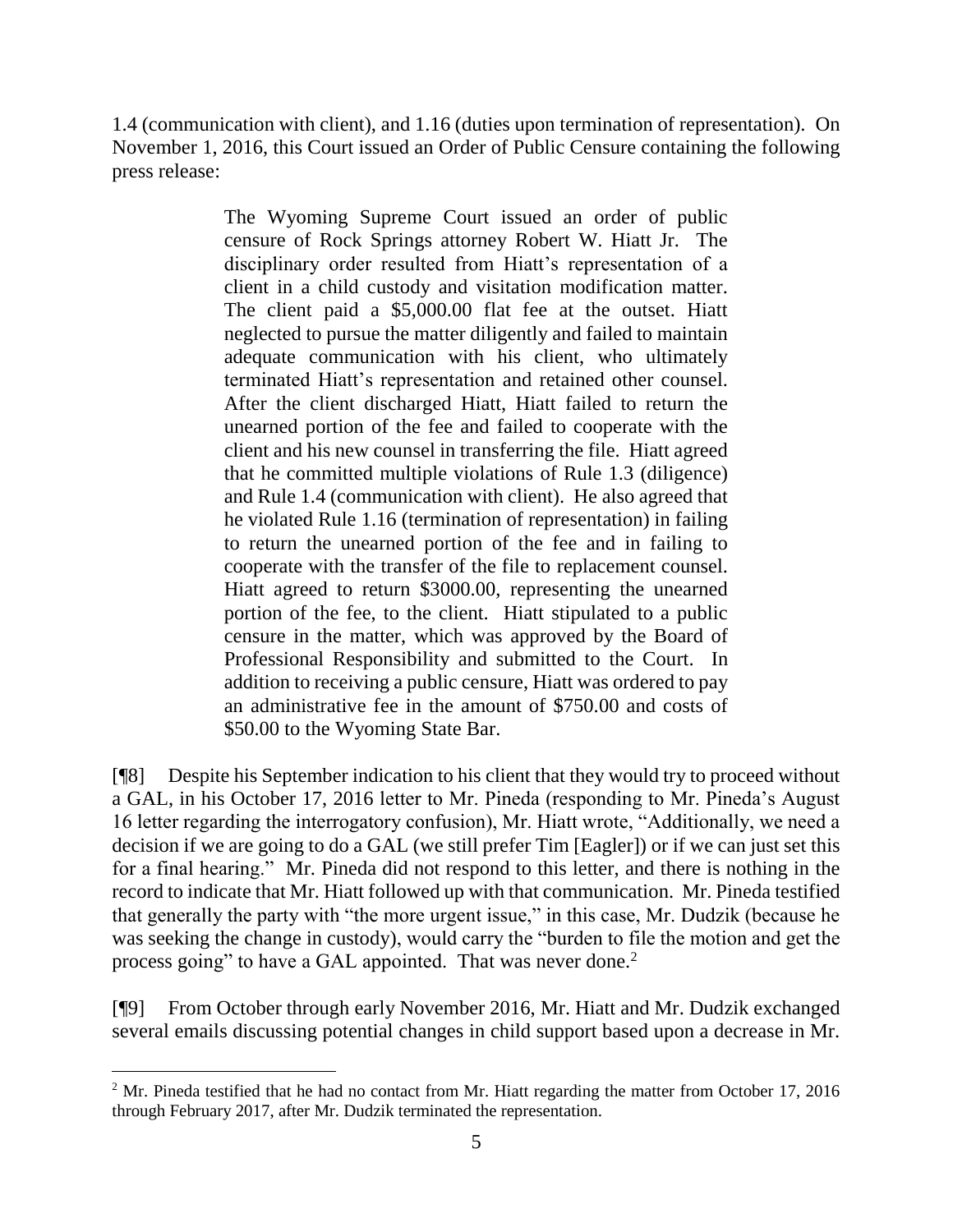Dudzik's income and job changes for Mother. On November 30, 2016, Mr. Dudzik emailed Mr. Hiatt asking, "Anything new?" Mr. Hiatt did not respond. On December 6, 2016, Mr. Dudzik again emailed Mr. Hiatt, "Nothing from [B]obby yet? All I see is them delaying more and more." Mr. Hiatt responded, "Nothing from anyone." Mr. Dudzik replied, "Anything you can do to try to get something going? The no response by them for months at a time is pretty old." Mr. Hiatt did not respond.

[¶10] The record reveals no communications between Mr. Hiatt and Mr. Dudzik and no work performed by Mr. Hiatt between December 6, 2016 and February 8, 2017. On February 8, 2017, Mr. Dudzik sent the following email to Mr. Hiatt:

Rob,

Don't you think this has been going on long enough? It has been months since anything has happened on Bobby's end. Can we write him a letter? Reach out to the courts saying we're not getting a response? Anything?

[¶11] Again, Mr. Hiatt did not respond. Mr. Dudzik testified that he called Mr. Hiatt on February 15, 2017, and left a voicemail asking Mr. Hiatt to return his call as soon as possible. As of February 20, 2017, Mr. Dudzik still had not heard from Mr. Hiatt, so he sent Mr. Hiatt a letter terminating his representation:

Dear Mr. Hiatt:

I am writing to inform you that I am no longer seeking your counsel in the matter of my child custody case. The legal relationship has been terminated, effective immediately.

You have been my attorney for more than eleven months and to date I have spent \$3,000 and have seen very little to no progress. I have emailed as recently as February 8, 2017 to once again receive no response. I followed up with a phone call on February 15, 2017 and to no avail had to leave a message and have not received a call back or email. I feel you have been completely uninvolved in this case and you have put it on the backburner.

Due to my desire to protect my child, I felt it necessary to obtain your counsel to fight for my desires, which has not happened in a timely manner. I am requesting for you to send my complete file to [Mr. Dudzik's address]. I am also seeking FULL reimbursement of the balance. I feel this is reasonable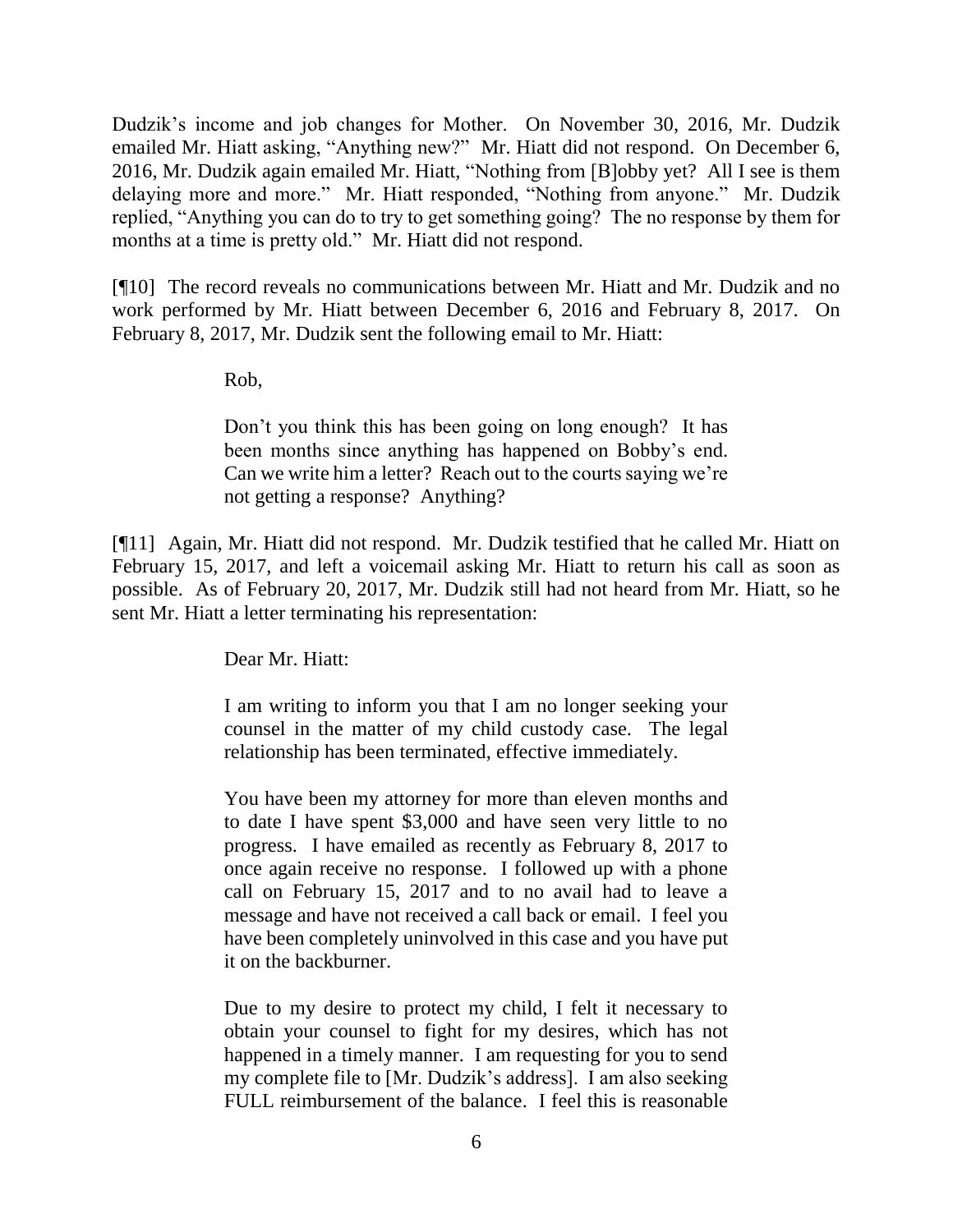because all we have done is file a limited amount of paperwork and exchange a few emails between yourself and the other party's counsel. I also feel that because of your lack of effort on my behalf over the last eleven months, I have likely lost any chance of winning my case.

I am requesting to have my file and reimbursed fee of \$3,000 in my possession no later than the end of business day on February 28, 2017.

[¶12] On February 27, 2017, Mr. Hiatt responded:

Dear Kyle:

I received your letter on Friday and called and left a message. Your case is not on the back burner. As you are aware, [J]udge James will not hold a hearing until a GAL has done something regarding this matter.

There are a very limited number of practitioners in this area that accept [GAL] work. I have spoken with them all and to this point, no one has committed to accepting the appointment. However, on Saturday, I heard back from an attorney I had approached before, who indicated he now has time in his work schedule to get going as a [GAL]. The terms would be for both sides to deposit \$1000.00 and schedule meetings with him.

He is willing to accept your case and [B]obby [Pineda] has already approved the selection in past conservations [sic], so if you indicate to proceed, it can. I am willing to keep you as a client and see this matter through. You know how much time and effort I have put in so far getting all the initial work although [sic] the complete discovery process. Everything has been done that can be, except for a final court hearing date and [GAL] report, neither of which I have any control over. It is disingenuous of you to attempt to claim that I have "filed a limited amount of paperwork and exchanged a few emails". I have kept a copy of all communications between us including cell messages and texts and emails. All that aside, I am still willing to keep you on, and protect your ability to proceed without being disadvantaged by attempting to proceed pro se.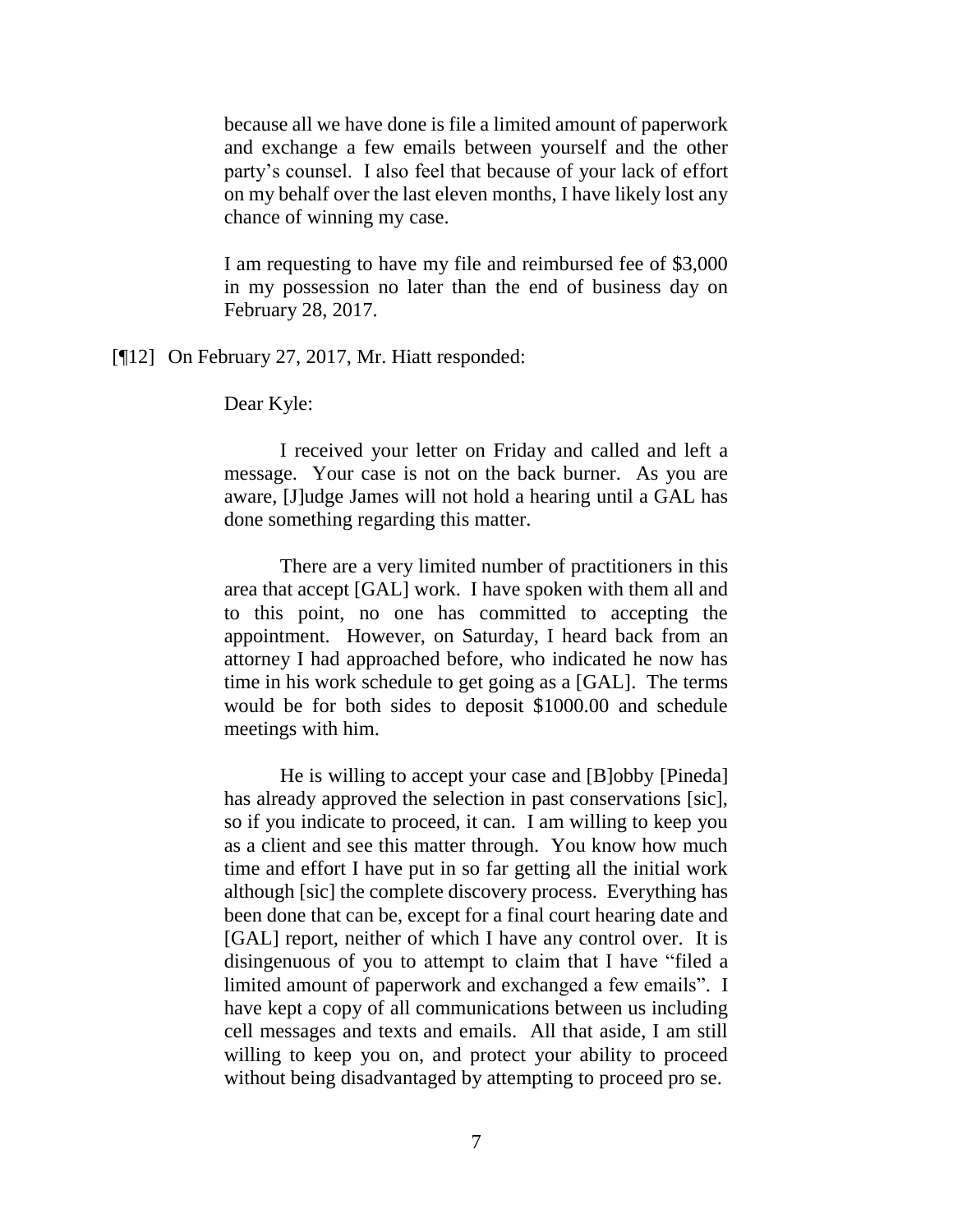Bobby has indicated that you have contacted him, indicating that you are going to proceed Pro Se, that is a big mistake unless you are just willing to settle for shared custody now. Let me know right away what you want to do. I need to file the motion and order appointing so we can lock this in, but it is up to you.

[¶13] Mr. Dudzik responded the next day with an email questioning the timing of a GAL's "sudden" availability after "months" of no progress. Mr. Dudzik commented that "[w]ith it almost being a year in, I see no possibility of me getting full custody anymore. . . . So, I don't see any use in hiring a GAL at this point." Mr. Dudzik informed Mr. Hiatt that he had become aware of his November public censure, that he was discouraged, and would not be moving forward with Mr. Hiatt as his attorney. Finally, Mr. Dudzik asked for a refund of the \$3,000 fee and for a copy of his file. Mr. Hiatt responded with a letter dated the same day:

Dear Kyle:

I received your email response to my letter dated January 27, 2017. It is clear that there has been a breakdown of the contracted attorney-client relationship. It is also clear that the real reason your decision is based on assumptions you are making concerning my public censure that you have no knowledge about. It is also clear that you have not been listening to the legal advice and guidance I have provided through out [sic] your representation concerning the state of the law and shared custody, from your comments in your response letter.

I need to file a motion to withdraw to formally get permission from the court to be let out of your case, which will end the representation.

I have the same paper file you have as you have [sic]. I have provided copies throughout the representation to you of every filing and correspondence between our side and Bobby Pineda representing [Mother]. You provided any and all information used to answer and provided discovery, so I am at a loss to know why you keep stating to send "your" file to you.

Please refer to your contract to understand that you are not due a refund. You have created a situation where I can no longer represent you which is grounds to terminate our written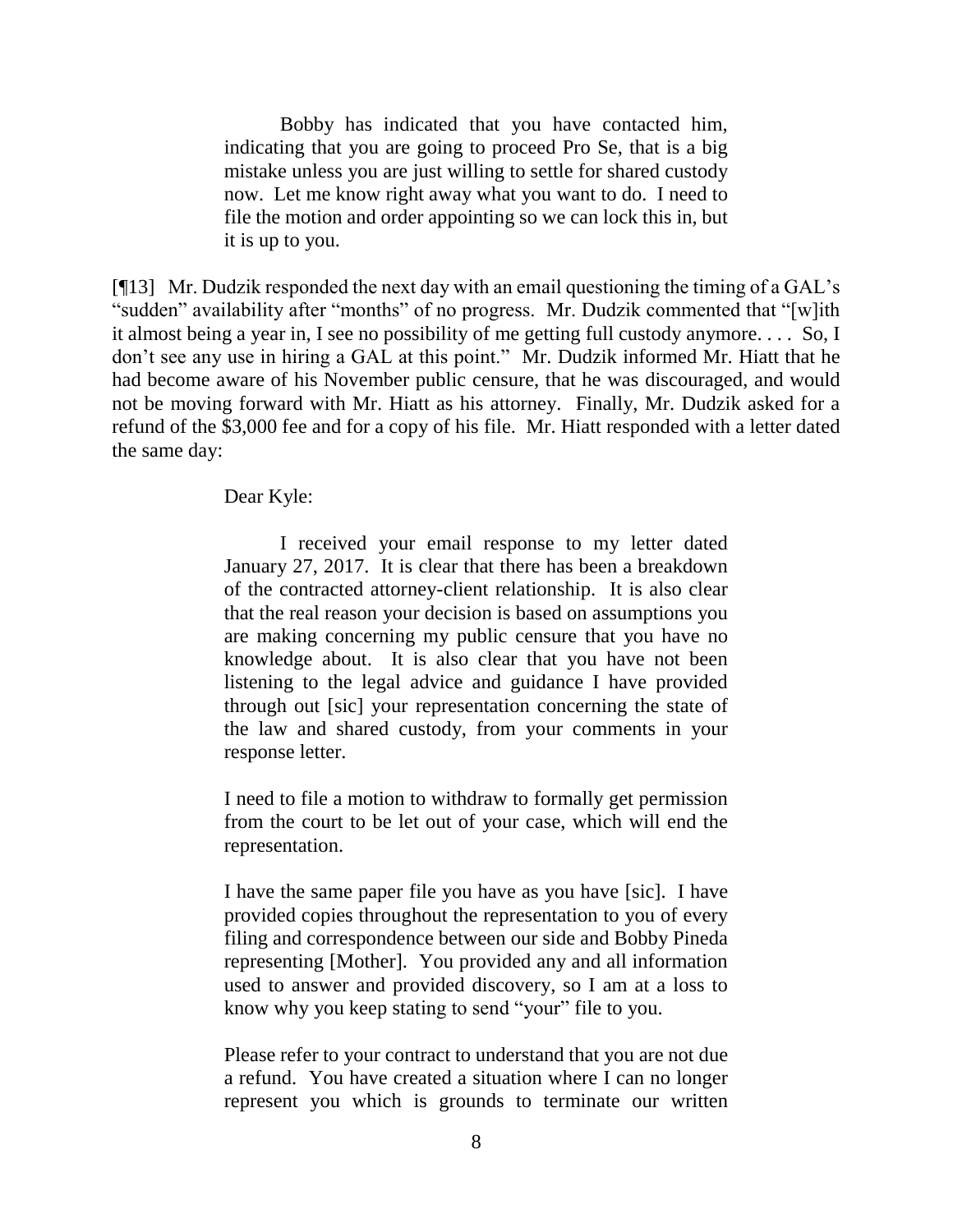agreement in and of itself. Please refer to paragraph numbered 8 of the contract which state [sic] "I agree the firm is not required to complete work on my case and that it may withdraw as my attorney at any time if I fail to comply with the exact terms of this agreement." You have been in violation of the agreement due to lack of payment of the contract sum agreed to on 3/2/216 [sic], of which you did not complete until after I wrote you a letter dated August 26, 2016 siting [sic] withdrawal by September 2, 2016 as a consequence of continued non-payment. I [sic] took you five months to pay an agreement you signed in March which took the final warning about non-cooperation to get the bill paid. I will send you a copy of the motion and order of withdrawal. You are now pro se, with full acknowledgement and acceptance of any risk, of all that means [sic].

[¶14] The district court granted Mr. Hiatt's motion to withdraw on March 7, 2017. Mr. Dudzik communicated directly with Mr. Pineda and obtained a modification order granting him liberal visitation and reducing his child support by over \$150.00 per month.

[¶15] On March 10, 2017, Mr. Dudzik submitted a complaint regarding Mr. Hiatt to the office of Bar Counsel, and on August 23, 2017, following an investigation, Bar Counsel filed a Formal Charge against Mr. Hiatt with the BPR. The charge alleged that Mr. Hiatt violated Rules 1.3, 1.4, 1.5, 1.15 and 1.16 of the Wyoming Rules of Professional Conduct. After a hearing, the BPR concluded that Bar Counsel had carried his burden of proving by clear and convincing evidence that Mr. Hiatt violated Rules 1.3, 1.4, 1.5 and 1.16, but that the alleged violation of Rule 1.15 had not been proven by clear and convincing evidence. The BPR recommended that Mr. Hiatt receive public censure, refund \$1,150.00 of Mr. Dudzik's fee, and pay a \$750.00 administrative fee, plus \$3,674.39 in certified costs, to the Wyoming State Bar. Bar Counsel objects to the BPR's recommendation, arguing that the BPR failed to properly apply factors set forth in the ABA Standards for Imposing Lawyer Sanctions, and suggesting that a 30-day suspension would be the appropriate discipline under the circumstances. Mr. Hiatt did not file a response.

#### *STANDARD OF REVIEW*

[¶16] "The purposes of the state bar disciplinary procedure are to maintain 'the integrity of the bar,' 'to prevent the transgressions of an individual lawyer from bringing its image into disrepute' and to 'protect the public and the administration of justice.'" *Bd. of Prof'l Responsibility v. Richard*, 2014 WY 98, ¶ 51, 335 P.3d 1036, 1051 (Wyo. 2014) (citing *Bd. of Prof'l Responsibility* v. *Casper*, 2014 WY 22, ¶ 7, 318 P.3d 790, 793 (Wyo. 2014); *Bd. of Prof'l Responsibility v. Davidson*, 2009 WY 48, ¶ 17, 205 P.3d 1008, 1015 (Wyo. 2009); *In re Clark*, 613 P.2d 1218, 1221 (Wyo. 1980)). "The BPR is an ancillary body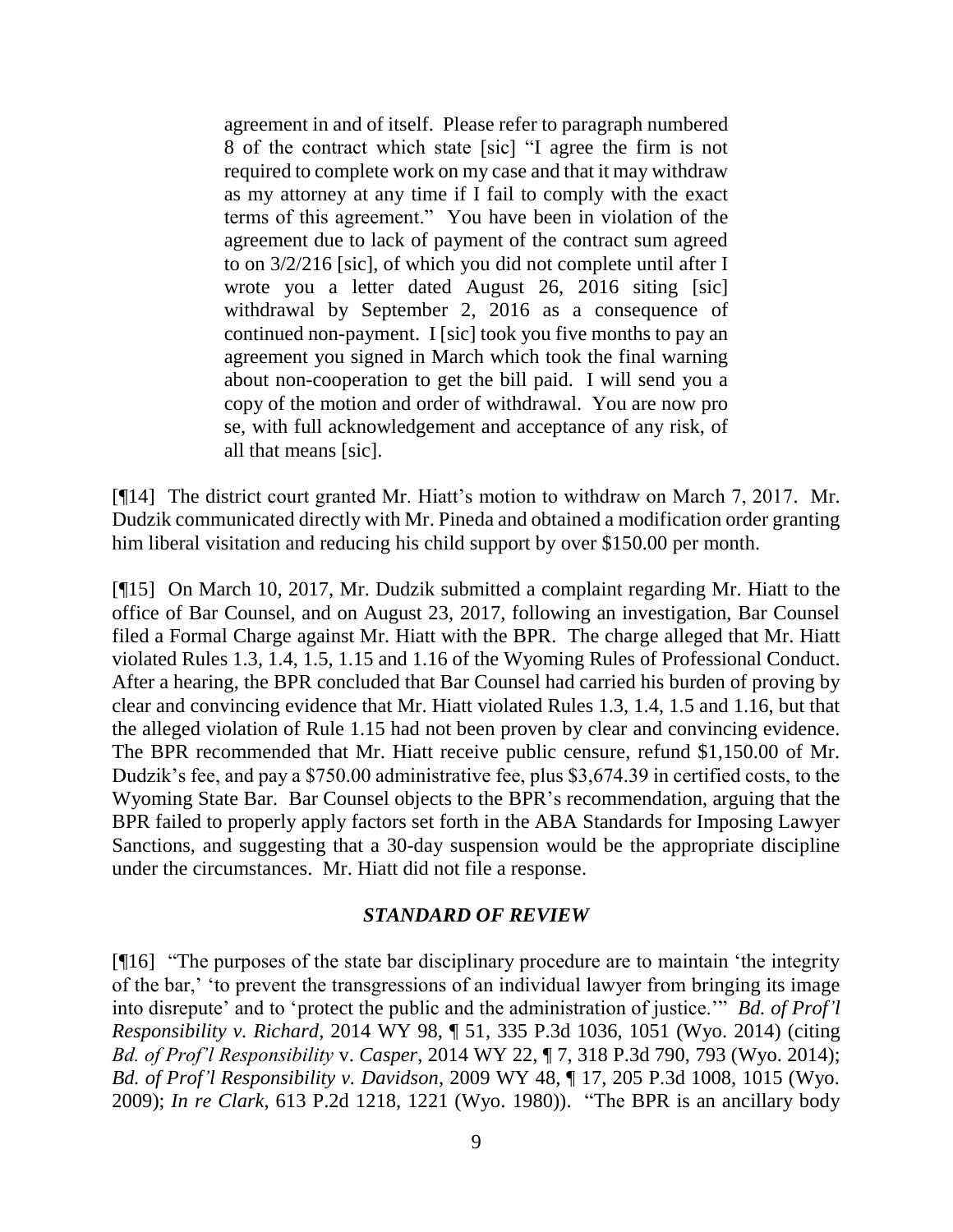structured by the Court and has no independent power, jurisdiction, or authority other than that specifically delegated to it in accordance with" the Rules of Disciplinary Procedure. Rule 16(b), Wyoming Rules of Disciplinary Procedure. In attorney disciplinary proceedings, this Court "will give due consideration to the findings and recommendations of the BPR, but the ultimate judgment in [disciplinary] proceedings . . . is vested in the Court." *Id*. Accordingly, this Court makes its own determination of appropriate discipline, basing its decision upon the evidence presented to the BPR. *Bd. of Prof'l Responsibility v. Custis*, 2015 WY 59, ¶ 19, 348 P.3d 823, 829 (Wyo. 2015); *Casper*, ¶ 8, 318 P.3d at 793- 94.

[¶17] Membership to the bar is by petition to the Wyoming Supreme Court. Wyo. Stat. Ann. § 33-5-104 (LexisNexis 2013). The Disciplinary Code for the Wyoming State Bar,  $§$  1(a), provides that attorneys are subject to the exclusive disciplinary jurisdiction of this Court and the BPR. "Disciplinary proceedings are 'necessarily incident to the inherent power of courts to control properly their own affairs.'" *Richard*, 2014 WY 98, ¶ 52, 335 P.3d at 1052 (quoting *State Bd. of Law Examiners v. Brown*, 53 Wyo. 42, 49, 77 P.2d 626, 628 (Wyo. 1938)). "The Board acts as an arm of this Court in taking evidence and making findings and recommendations to this Court." And, "[a]lthough we give due consideration to the Board's findings and recommendations, the 'ultimate judgment in these cases is vested in the Court.'" *Id*. (quoting *Casper*, 2014 WY 22, ¶ 8, 318 P.3d at 793-94 and citing *Mendicino v. Whitchurch*, 565 P.2d 460, 466 (Wyo. 1977)); *see also Davidson*, 2009 WY 48, ¶ 1, 205 P.3d at 1012.

## *DISCUSSION*

[¶18] We begin with an inquiry regarding whether the record before the BPR contains clear and convincing evidence establishing the charges against Mr. Hiatt. We then turn to the question of the appropriate sanction.

## *I. Does the record contain clear and convincing evidence that Mr. Hiatt violated Rules 1.3, 1.4, 1.5, 1.15, or 1.16 of the Wyoming Rules of Professional Conduct?*

[¶19] "In determining whether discipline is appropriate in these special proceedings, this Court must be satisfied that 'substantial, clear, convincing, and satisfactory evidence' exists to sustain the findings of the Board." *Richard*, 2014 WY 98, ¶ 53, 335 P.3d at 1052 (quoting *Mendicino*, 565 P.2d at 475). Clear and convincing evidence is "that kind of proof that would persuade a trier of fact that the truth of the contention is highly probable." *Id*. (quoting *SMH v. State*, 2012 WY 165, ¶ 19, 290 P.3d 1104, 1109 (Wyo. 2012)). We apply the clear and convincing standard to each charge against the attorney. *Id.* We address each alleged rule violation below.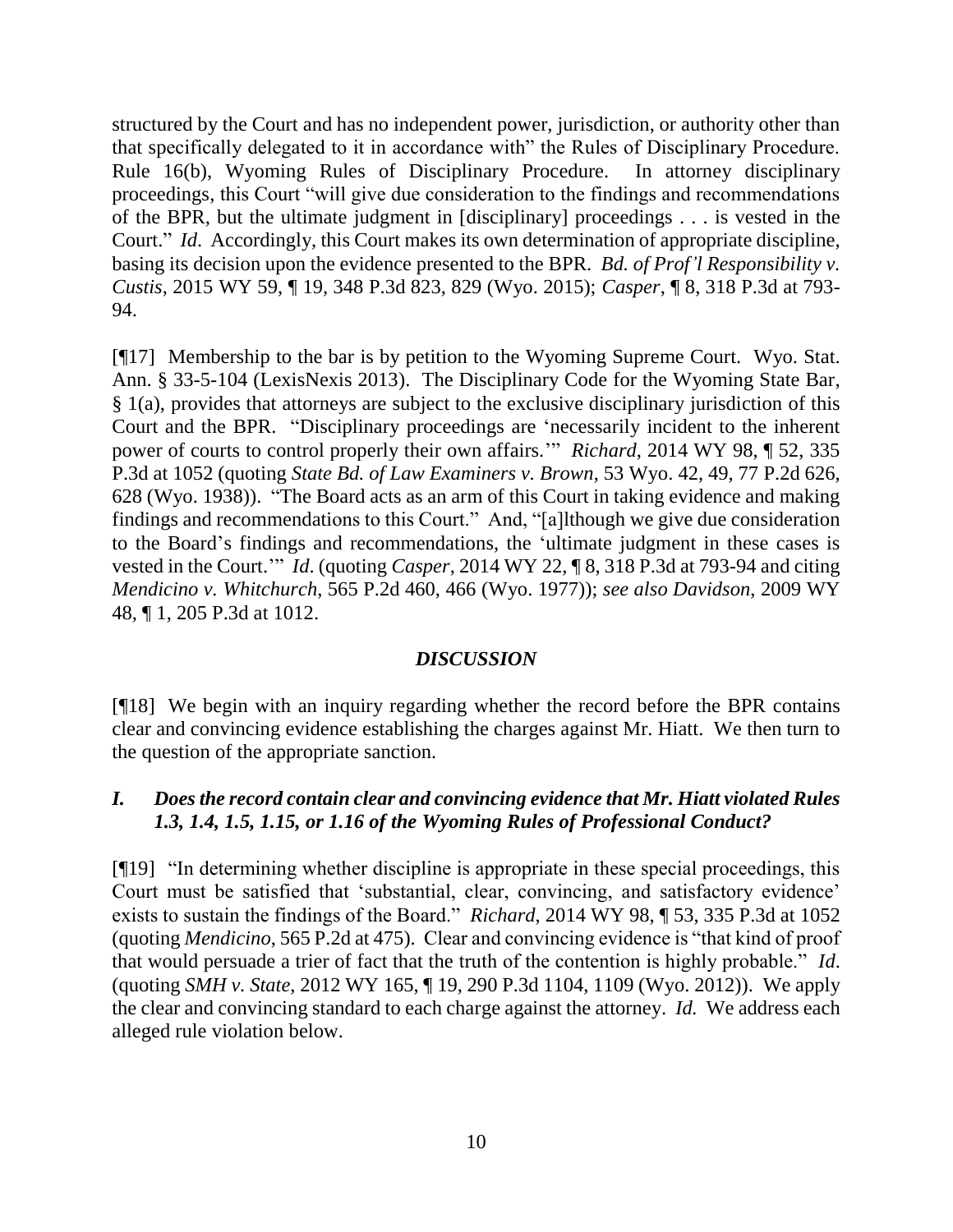#### **Rule 1.3 Diligence**

[¶20] Wyo. R. Prof. Conduct 1.3 provides that "[a] lawyer shall act with reasonable diligence and promptness in representing a client."

> Perhaps no professional shortcoming is more widely resented than procrastination. A client's interests often can be adversely affected by the passage of time or change of conditions . . . . Even when a client's interests are not affected in substance, however, unreasonable delay can cause a client needless anxiety and undermine confidence in the lawyer's trustworthiness.

Wyo. R. Prof. Conduct 1.3, cmt. [3].

[¶21] Here, the evidence presented to the BPR established by clear and convincing evidence that Mr. Hiatt violated Rule 1.3 when he performed no work in the matter from December 6, 2016 through the end of February 2017, when he neglected his responsibility to obtain a GAL, and when he repeatedly failed to return Mr. Dudzik's emails and phone calls.

#### **Rule 1.4 Communication**

[¶22] Wyo. R. Prof. Conduct 1.4(a) requires a lawyer to:

(1) promptly inform the client of any decision or circumstance with respect to which the client's informed consent, as defined in 1.0(f), is required by these Rules;

(2) reasonably consult with the client about the means by which the client's objectives are to be accomplished;

(3) *keep the client reasonably informed about the status of the matter*;

(4) *promptly comply with reasonable requests for information*; and

(5) consult with the client about any relevant limitation on the lawyer's conduct when the lawyer knows that the client expects assistance not permitted by the Rules of Professional Conduct or other law.

(Emphasis added.)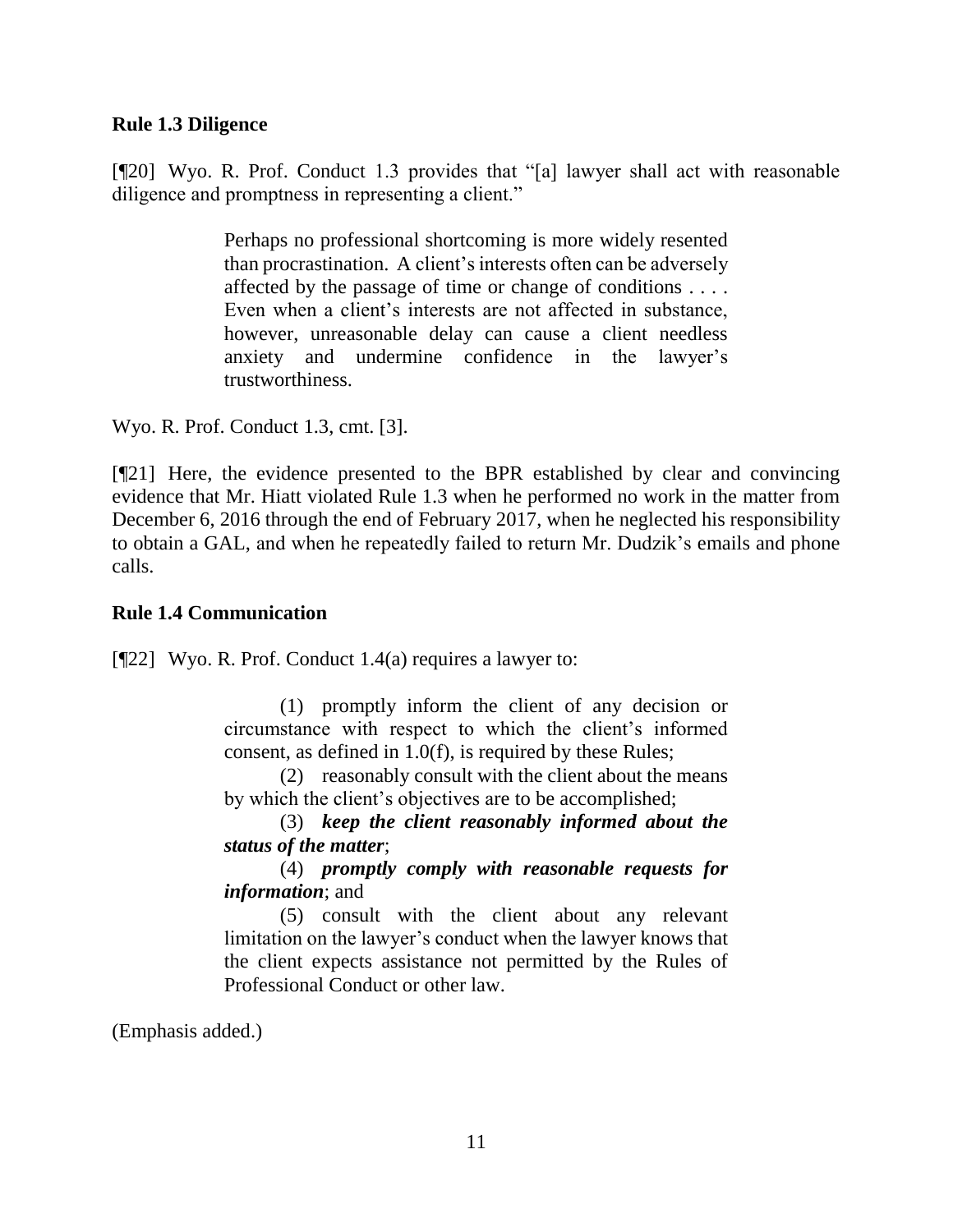[¶23] Mr. Hiatt failed to respond to both emails and telephone calls from Mr. Dudzik. Mr. Hiatt explained at the hearing that he did not respond to those communications because nothing had changed in the case. The comments to Rule 1.4 address situations such as this:

> A lawyer's regular communication with clients will minimize the occasions on which a client will need to request information concerning the representation. When a client makes a reasonable request for information, however, paragraph (a)(4) requires prompt compliance with the request, or if a prompt response is not feasible, that the lawyer, or a member of the lawyer's staff, acknowledge receipt of the request and advise the client when a response may be expected. A lawyer should promptly respond to or acknowledge client communication.

Wyo. R. Prof. Conduct 1.4, cmt [5].

[¶24] Mr. Hiatt's failure to communicate with Mr. Dudzik regarding the status of the matter undoubtedly prompted Mr. Dudzik to seek updates. However, when he did, Mr. Hiatt failed to respond or even acknowledge Mr. Dudzik's communications. Accordingly, Mr. Hiatt violated Rule 1.4.

## **Rule 1.5 Fees**

[¶25] Wyo. R. Prof. Conduct 1.5 governs fees and provides:

(a) *A lawyer shall not make an agreement for, charge, or collect an unreasonable fee* or an unreasonable amount for expenses. The factors to be considered in determining the reasonableness of a fee include the following:

(1) the time and labor required, the novelty and difficulty of the questions involved, and the skill requisite to perform the legal service properly;

(2) the likelihood, if apparent to the client, that the acceptance of the particular employment will preclude other employment by the lawyer;

(3) the fee customarily charged in the locality for similar legal services:

(4) *the amount involved and the results obtained*;

(5) the time limitations imposed by the client or by the circumstances;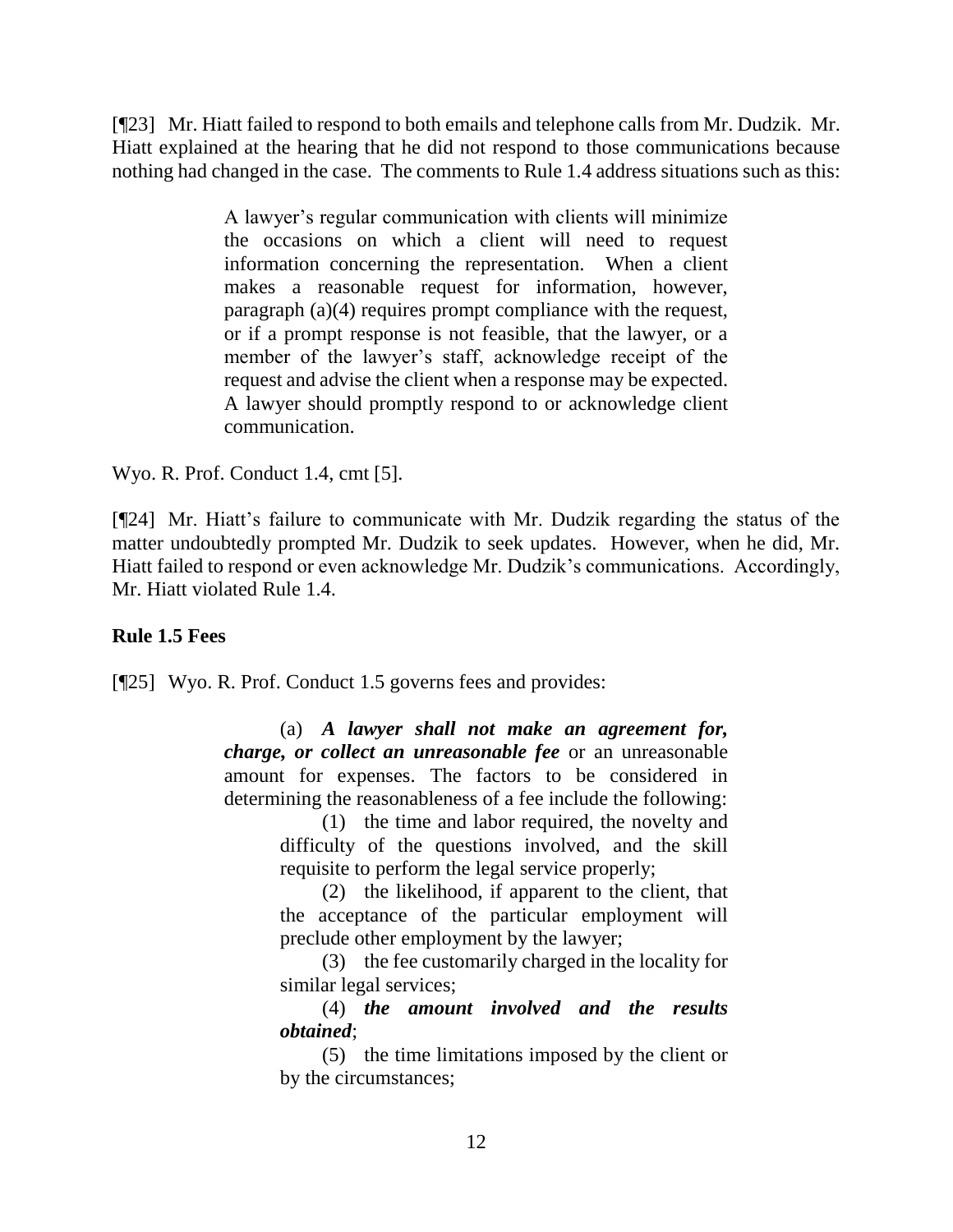(6) the nature and length of the professional relationship with the client;

(7) the experience, reputation, and ability of the lawyer or lawyers performing the services; and

(8) whether the fee is fixed or contingent.

(Emphasis added.)

[¶26] Mr. Hiatt agreed to represent Mr. Dudzik for a "non-refundable flat fee in the amount of \$3000.00." While the fee does not appear to be unreasonable on its face, we make our determination of whether the fee was reasonable by applying the factors above, and we conclude that it was not.

[¶27] The first factor, "the time and labor required, the novelty and difficulty of the questions involved, and the skill requisite to perform the legal service properly," Wyo. R. Prof. Conduct 1.5(a)(1), does not weigh heavily in Mr. Hiatt's favor, but does not weigh against him either. Mr. Hiatt was hired to seek modification of a child custody order—not a particularly novel or difficult matter for a competent attorney to undertake. Mr. Hiatt testified that he believes he put in "somewhere between 25 and 30" hours from the time he was hired through October 2016. We cannot confirm the time he spent in the matter because he does not keep time records, and "a lot of [the details in the timeline he provided to bar counsel were] pure recollection."

[¶28] The second factor is "the likelihood, if apparent to the client, that the acceptance of the particular employment will preclude other employment by the lawyer." Wyo. R. Prof. Conduct 1.5(a)(2). This matter was a relatively small one that would not have dominated Mr. Hiatt's practice; thus, this factor does not weigh heavily for or against Mr. Hiatt. There is no evidence in the record regarding the third factor, "the fee customarily charged in the locality for similar legal services." Wyo. R. Prof. Conduct 1.5(a)(3).

[¶29] The fourth factor requires an examination of the fee "involved and the results obtained." Wyo. R. Prof. Conduct 1.5(a)(4). This factor weighs strongly against Mr. Hiatt. After receiving \$3,000 to represent Mr. Dudzik, Mr. Hiatt did very little work to bring the matter to resolution. While it is true that he had meetings with Mr. Dudzik and exchanged a handful of emails with opposing counsel and Mr. Dudzik, the only things that were accomplished were the filing of the petition for modification and an exchange of discovery, which was not completed on time and was mostly completed by Mr. Dudzik and not Mr. Hiatt.

[¶30] The fifth factor is "time limitations imposed by the client or by the circumstances." Wyo. R. Prof. Conduct 1.5(a)(5). Here, Mr. Hiatt was aware that there was "some urgency" because Mother had a history of substance abuse, and Mr. Dudzik testified that Mr. Hiatt was aware of the "urgency of the timing of all this" because he told Mr. Dudzik "that come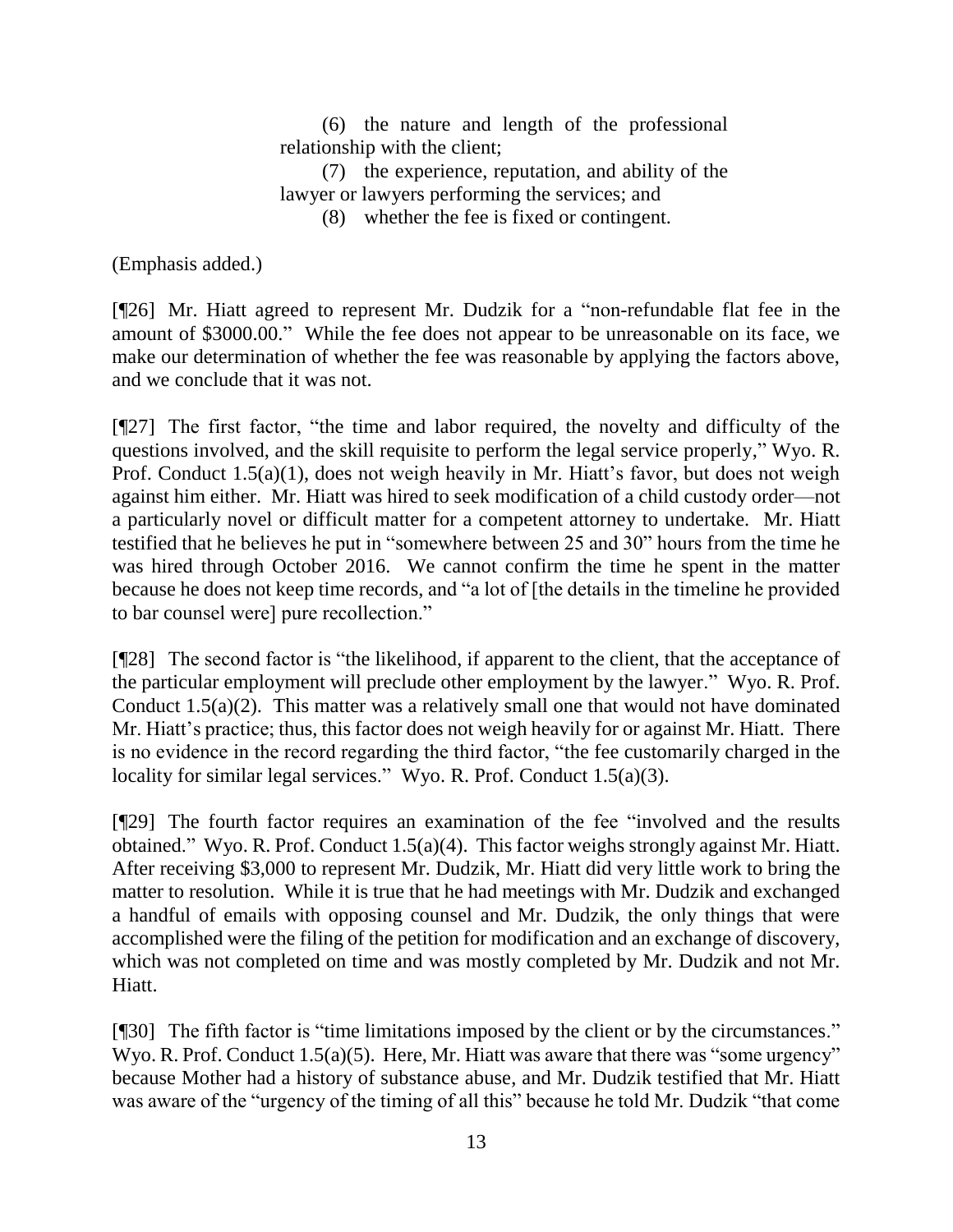midsummer or so, that [he] should have full custody of [his] son." Mr. Hiatt's work, however, did not reflect the urgency of the matter or the timeline he laid out with his client. Mr. Dudzik testified that after almost a year without progress, Mother "was clean and sober, her interlock was taken out, [and he] felt that [he] had a slim to none chance . . . to get full custody."

[¶31] The sixth and seventh factors, "the nature and length of the professional relationship with the client" and "the experience, reputation, and ability of the lawyer or lawyers performing the services," Wyo. R. Prof. Conduct  $1.5(a)(6)$  & (7), carry little weight in this case. There is nothing in the record to indicate whether Mr. Hiatt had a professional relationship with Mr. Dudzik prior to the present matter and, aside from Mr. Hiatt's November 2016 public censure regarding his representation of another client, which we address later in this opinion, the record contains nothing regarding Mr. Hiatt's reputation and ability.

[¶32] The final factor is "whether the fee is fixed or contingent." Wyo. R. Prof. Conduct 1.5(a)(8). Fixed and contingent fees are types of alternative fee structures (as opposed to hourly fees) that may be used by attorneys and their clients. *See* John M. Burman, *Professional Responsibility in Wyoming*, § 5.5.3.3.7, at 162 (2008). "As with hourly fee agreements . . . lawyers should . . . ensure [alternative fee] agreements are ethical and enforceable." *Id*.

[¶33] The ultimate question, regardless of the type of fee agreement, is whether that fee is reasonable. Burman, *supra*, § 5.5.3.3.6, at 161. All fee agreements are "subject to the client's right to discharge the lawyer" and that right is "subject to the client's obligation to pay for the reasonable value of the attorney's services." *Id*. at 161-62. A fixed fee agreement "should contain a process for determining what portion of the fee, if any, will be refunded to the client and under what circumstances." *Id*., § 5.5.3.3.3, at 159. Further, an "agreement which says that no portion of the fee will be refunded may be unethical and unenforceable as an interference with the client's right to discharge a lawyer and/or resulting in an excessive fee." *Id*. "A flat fee for which little or no work is done is by definition unreasonable, thus providing the client with a basis for initiating professional disciplinary action against the lawyer." Douglas R. Richmond, *Understanding Retainers and Flat Fees*, 34 J. Legal Prof. 113, 133 (2009).

[¶34] Here, Mr. Hiatt charged Mr. Dudzik a "non-refundable flat fee in the amount of \$3000.00." Mr. Hiatt performed very little work to earn that fee. Despite the "nonrefundable" contract provision, Mr. Hiatt had a continuing duty to charge a reasonable fee and to earn that fee. Because his representation of Mr. Dudzik was terminated before the matter was resolved, and because very little progress had been made in the matter when representation was terminated, we conclude that the full fee of \$3,000 fee was unreasonable. However, we agree with the BPR that he did earn a portion of that fee. Based upon Mr. Hiatt's testimony regarding the time he spent on the case and the work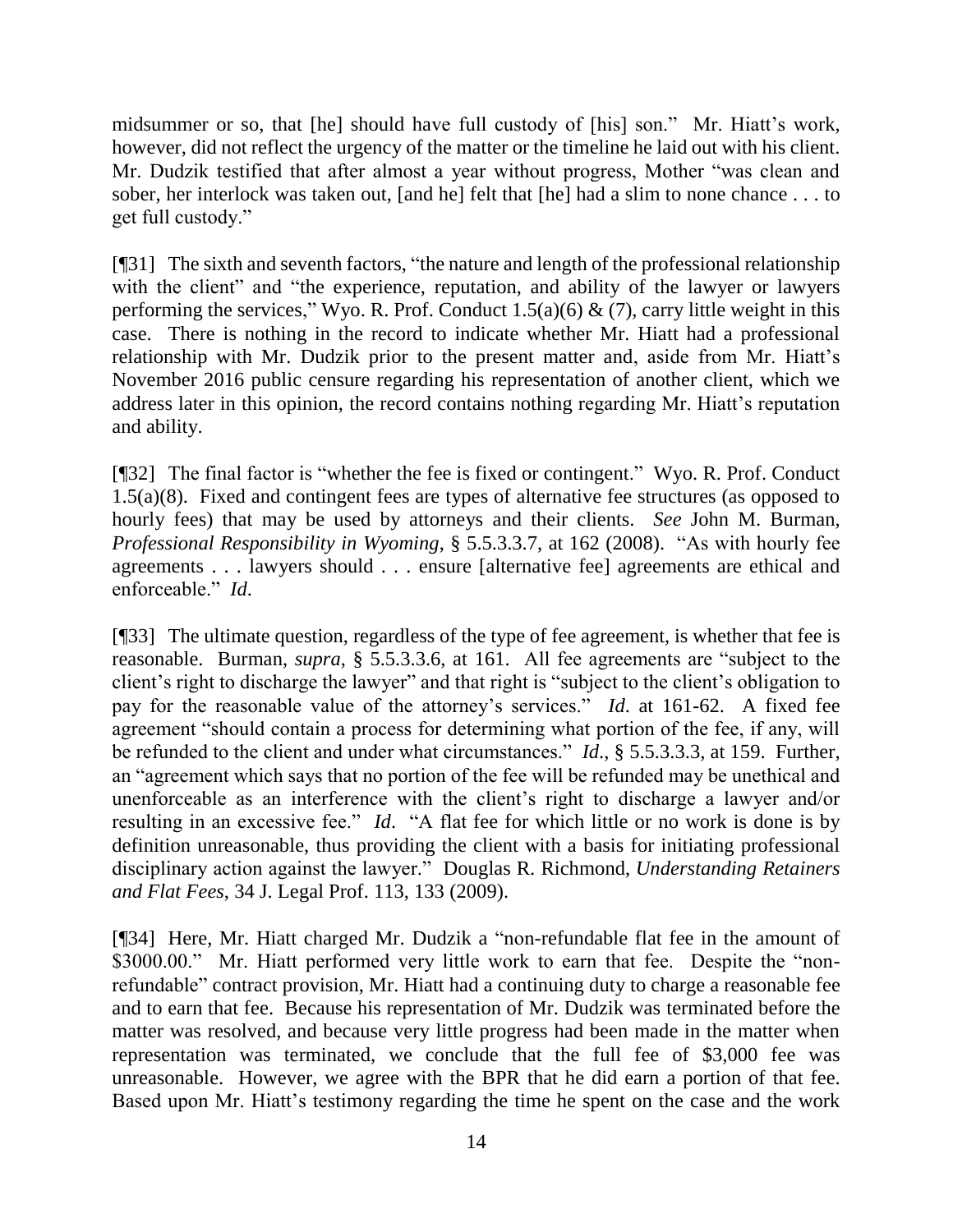that was actually done, we agree with the BPR that \$1,850, or approximately two-thirds of the flat fee, would have been reasonable for the work performed.

## **Rule 1.16**

[¶35] The Wyoming Rules of Professional Conduct set forth the requirements for declining and terminating the attorney-client relationship. The relevant portions of Rule 1.16 provide:

> (a) Except as stated in paragraph (c), a lawyer shall not represent a client or, where representation has commenced, shall withdraw from the representation of a client if:

> > . . . . (3) the lawyer is discharged.

. . . . (d) Upon termination of representation, a lawyer shall take steps to the extent reasonably practicable to protect a client's interests, such as giving reasonable notice to the client, allowing time for employment of other counsel, *surrendering papers and property to which the client is entitled and refunding any advance payment of fee or expense that has not been earned or incurred*. The lawyer may retain papers relating to the client to the extent permitted by other law.

Wyo. R. Prof. Conduct 1.16 (emphasis added).

[¶36] In his February 20, 2017 letter, Mr. Dudzik discharged Mr. Hiatt, requested a copy of his file, and a refund of the \$3,000.00 fee. Once the representation had been terminated, Mr. Hiatt was obligated to provide a copy of his file and refund a portion of the flat fee. He failed to meet that obligation. Instead, he responded on February 28, 2017, with his letter stating that he had grounds to end the relationship early on but did not, telling Mr. Dudzik that he already had the "file," and refusing to return any unearned fees. This conduct violated Rule 1.16.

## **Rule 1.15**

[¶37] Wyo. R. Prof. Conduct 1.15(d) requires a lawyer to hold legal fees that have been paid but not yet earned in a trust account and permits the lawyer to withdraw payments from the account as fees are earned and expenses incurred. Bar Counsel charged Mr. Hiatt with violating Rule 1.15. However, the BPR found that Bar Counsel failed to prove a violation of Rule 1.15 by clear and convincing evidence. We agree. The record contains no evidence regarding Mr. Hiatt's trust account or where the fees in this case were deposited. Accordingly, Bar Counsel failed to meet its burden of proving by clear and convincing evidence that Mr. Hiatt violated Rule 1.15.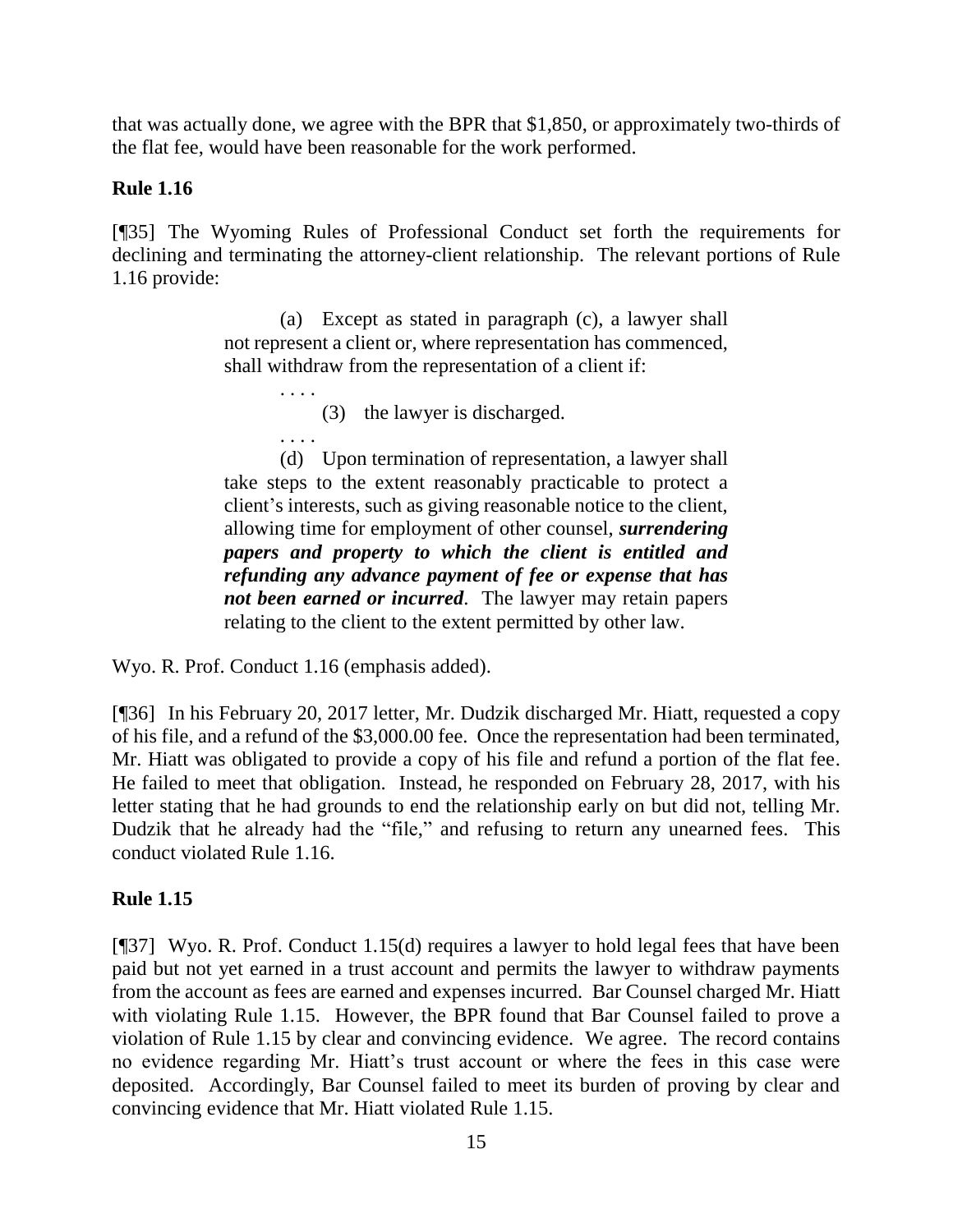[¶38] The record before the BPR contains clear and convincing evidence that Mr. Hiatt violated Rules 1.3, 1.4, 1.5, and 1.16 of the Wyoming Rules of Professional Conduct. We now turn to the question of appropriate discipline.

# *II. What is the appropriate discipline?*

[¶39] The BPR recommended that the Court "issue an order of public censure" to Mr. Hiatt, require him to reimburse Mr. Dudzik's attorney fees in the amount of \$1,150.00, pay a \$750.00 administrative fee pursuant to Wyo. R. of Prof. Conduct 25(b), and reimburse the Wyoming State Bar \$3,674.39 for certified costs pursuant to Wyo. R. Prof. Conduct 25(e). Bar Counsel objects to this recommendation, arguing that a 30-day suspension would be more appropriate discipline.

[¶40] To determine the appropriate sanctions, we look to the American Bar Association's Standards for Imposing Lawyer Sanctions (1992) (ABA Standards). *Custis*, 2015 WY 59, ¶ 43, 348 P.3d at 833. "[W]hile we are obligated to consider the ABA standards in deciding what sanction to impose, we do not apply those standards mechanically or adhere to them rigidly." *Bd. of Prof'l Responsibility v. Mears*, 2018 WY 58, ¶ 43, --- P.3d ---, --- (Wyo. 2018).

[¶41] ABA Standard 3.0 lists four factors to be considered in imposing a sanction after a finding of lawyer misconduct:

- (a) the duty violated;
- (b) the lawyer's mental state;

(c) the potential or actual injury caused by the lawyer's misconduct; and

(d) the existence of aggravating or mitigating factors.

We address each of these standards below.

## **1. The duty violated**

[¶42] The first factor is the duty that was violated. Mr. Hiatt violated several duties: duties to exercise diligence, to communicate, to charge a reasonable fee, and to refund unused fees upon termination of representation.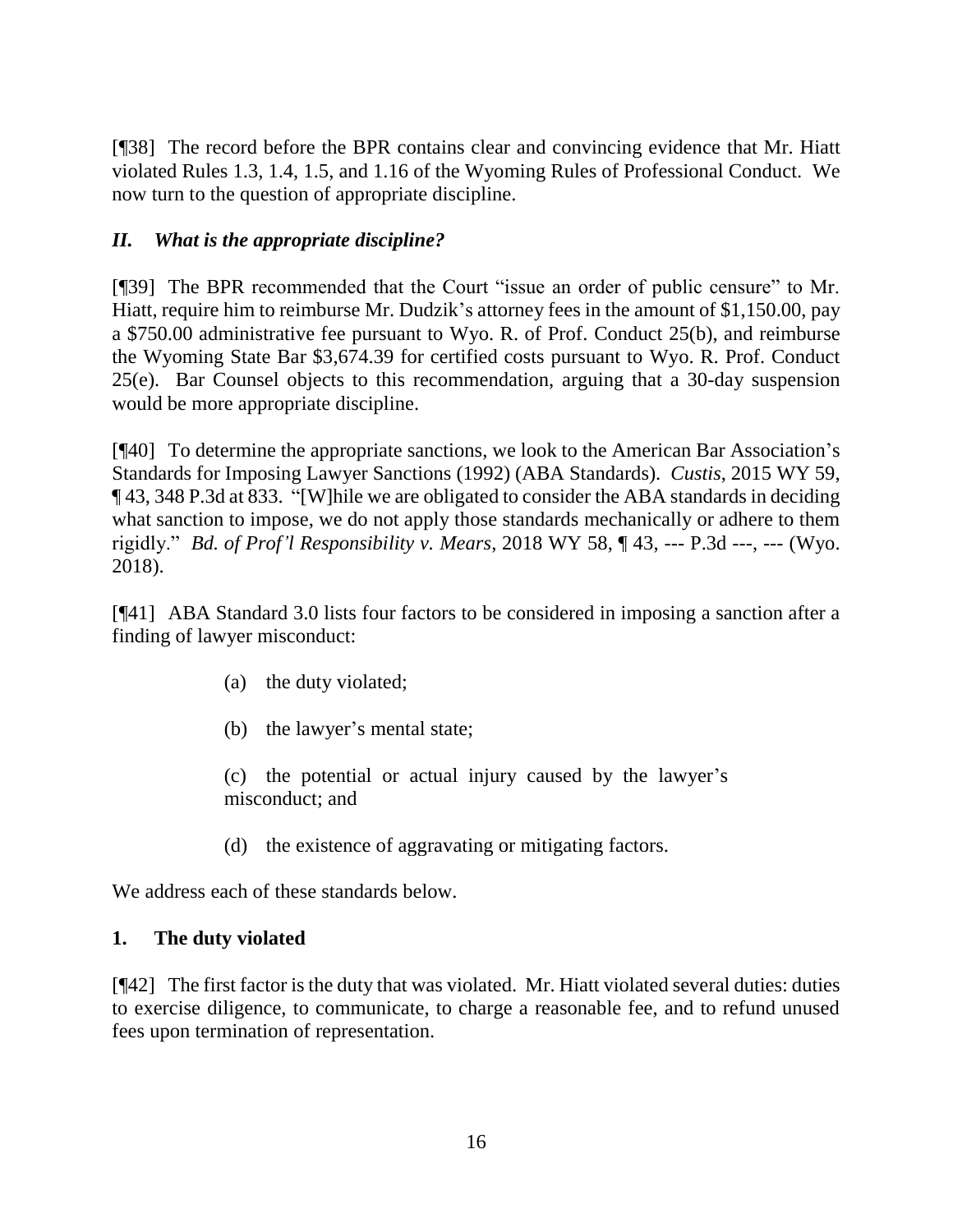[¶43] ABA Standard 4.4 sets forth presumptive sanctions for lack of diligence:

4.4 Lack of Diligence

Absent aggravating or mitigating circumstances, upon application of the factors set out in Standard 3.0, the following sanctions are generally appropriate in cases involving a failure to act with reasonable diligence and promptness in representing a client:

4.41 Disbarment is generally appropriate when:

(a) a lawyer abandons the practice and causes serious or potentially serious injury to a client; or

(b) a lawyer knowingly fails to perform services for a client and causes serious or potentially serious injury to a client; or

(c) a lawyer engages in a pattern of neglect with respect to client matters and causes serious or potentially serious injury to a client.

4.42 Suspension is generally appropriate when:

(a) a lawyer knowingly fails to perform services for a client and causes injury or potential injury to a client, or

(b) a lawyer engages in a pattern of neglect [that] causes injury or potential injury to a client.

4.43 Reprimand is generally appropriate when a lawyer is negligent and does not act with reasonable diligence in representing a client, and causes injury or potential injury to a client.

4.44 Admonition is generally appropriate when a lawyer is negligent and does not act with reasonable diligence in representing a client, and causes little or no actual or potential injury to a client.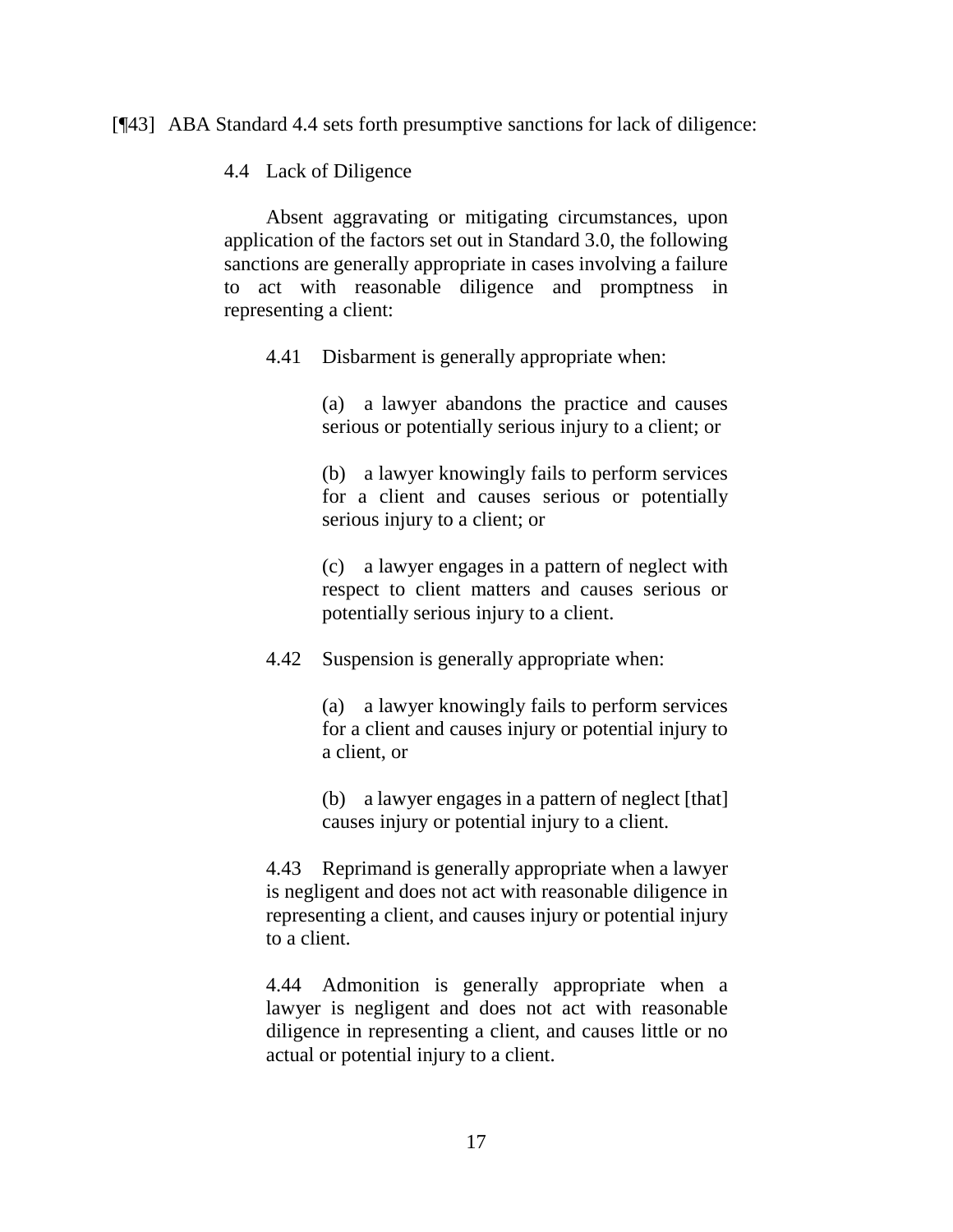[¶44] ABA Standard 7 addresses sanctions for violations of other duties, such as the failure to charge reasonable fees or withdrawal from representation:

7.0 Violations of Other Duties as a Professional

Absent aggravating or mitigating circumstances, upon application of the factors set out in Standard 3.0, the following sanctions are generally appropriate in cases involving false or misleading communication about the lawyer or the lawyer's services, improper communication of fields of practice, improper solicitation of professional employment from a prospective client, unreasonable or improper fees, unauthorized practice of law, improper withdrawal from representation, or failure to report professional misconduct.

7.1 Disbarment is generally appropriate when a lawyer knowingly engages in conduct that is a violation of a duty owed as a professional with the intent to obtain a benefit for the lawyer or another, and causes serious or potentially serious injury to a client, the public, or the legal system.

7.2 Suspension is generally appropriate when a lawyer knowingly engages in conduct that is a violation of a duty owed as a professional and causes injury or potential injury to a client, the public, or the legal system.

7.3 Reprimand is generally appropriate when a lawyer negligently engages in conduct that is a violation of a duty owed as a professional and causes injury or potential injury to a client, the public, or the legal system.

7.4 Admonition is generally appropriate when a lawyer engages in an isolated instance of negligence that is a violation of a duty owed as a professional, and causes little or no actual or potential injury to a client, the public, or the legal system.

[¶45] According to these standards, either suspension or reprimand would be the appropriate presumptive sanction based upon Mr. Hiatt's conduct in this matter.

## **2. The lawyer's mental state**

[¶46] The second factor is the lawyer's mental state. The ABA Standards define three levels of mental states: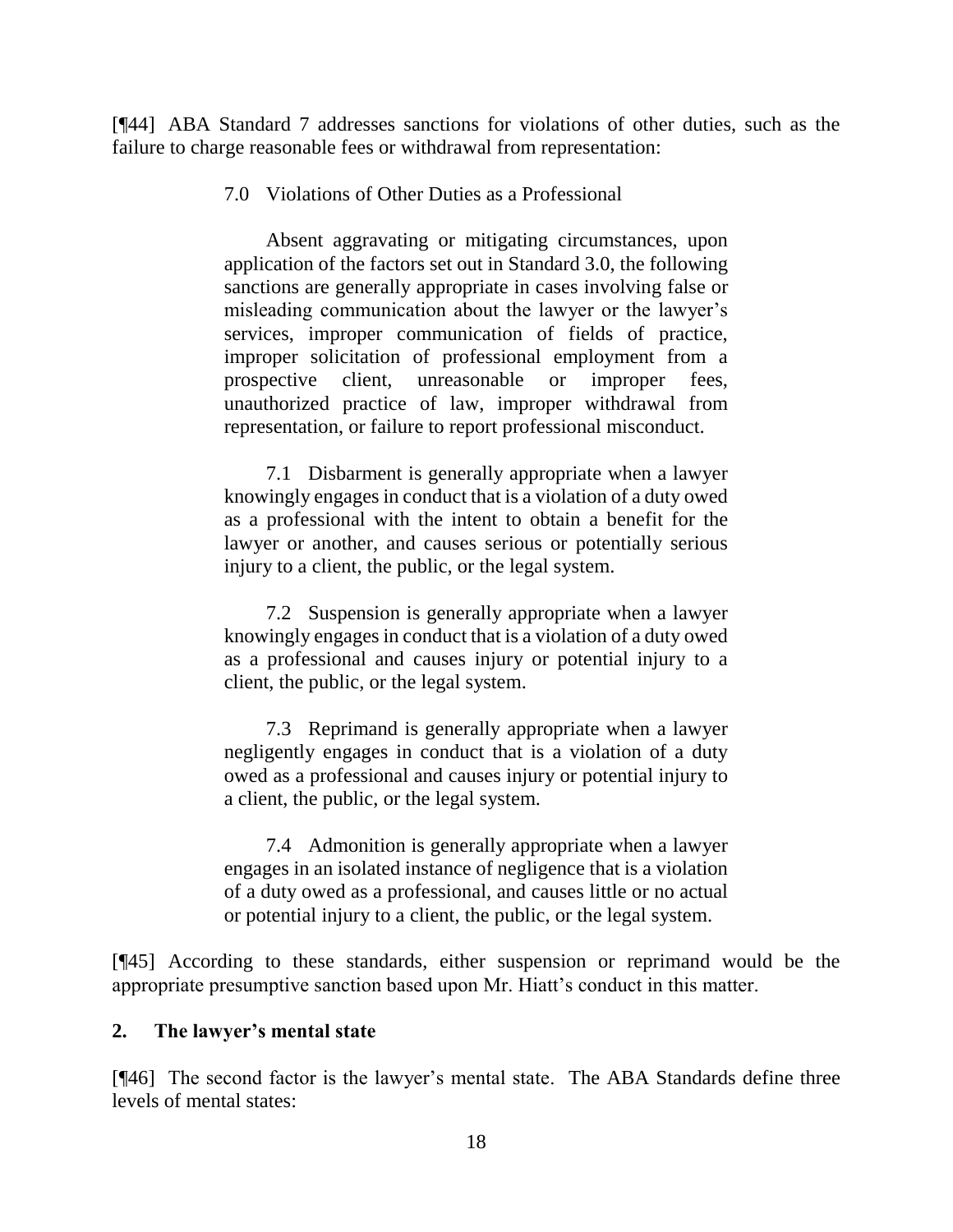"Intent" is the conscious objective or purpose to accomplish a particular result.

"Knowledge" is the conscious awareness of the nature or attendant circumstances of the conduct but without the conscious objective or purpose to accomplish a particular result.

"Negligence" is the failure of a lawyer to heed a substantial risk that circumstances exist or that a result will follow, which failure is a deviation from the standard of care that a reasonable lawyer would exercise in the situation.

ABA Standards, III. Standards for Imposing Lawyer Sanctions: Black Letter Rules, Definitions.

[¶47] The BPR did not reach any conclusions regarding Mr. Hiatt's mental state. There is no evidence in the record that Mr. Hiatt intended to violate the rules or cause any particular harm to Mr. Dudzik. Further, while he should have been aware that his conduct violated the rules, especially in light of his sanction in November 2016, we cannot say that Bar Counsel established that awareness by clear and convincing evidence. Accordingly, we conclude that Mr. Hiatt's violations of the Rules of Professional Conduct comport with the ABA's definition of a negligent mental state.

## **3. Potential or actual injury caused by misconduct**

[¶48] The third factor we consider is the potential or actual injury caused by the misconduct. The ABA Standards define "injury" as follows:

> [H]arm to a client, the public, the legal system, or the profession which results from a lawyer's misconduct. The level of injury can range from "serious" injury to "little or no" injury; a reference to "injury" alone indicates any level of injury greater than "little or no" injury.

ABA Standards, III. Standards for Imposing Lawyer Sanctions: Black Letter Rules, Definitions. "Potential injury" is:

> [H]arm to a client, the public, the legal system or the profession that is reasonably foreseeable at the time of the lawyer's misconduct, and which, but from some intervening factor or event, would probably have resulted from the lawyer's misconduct.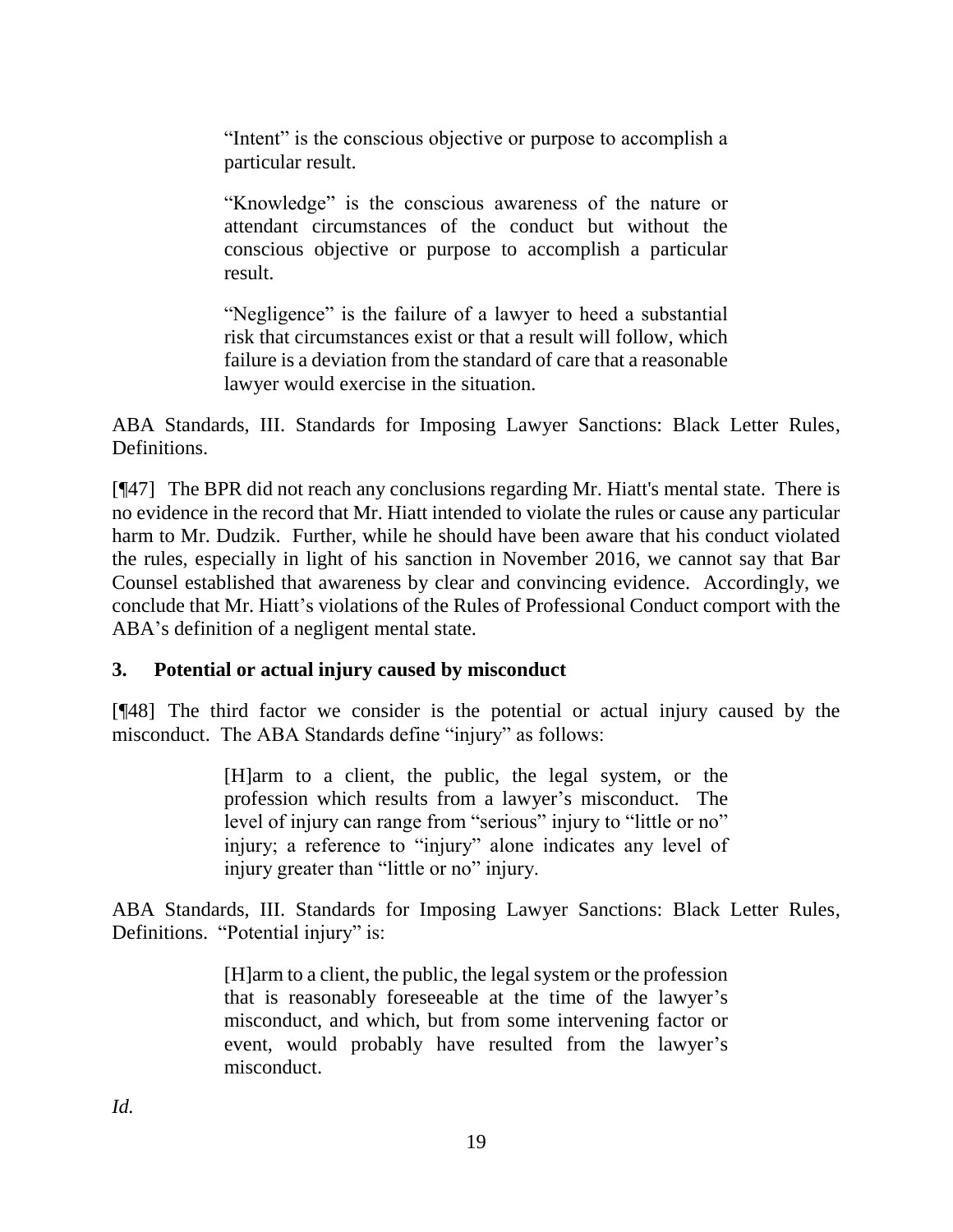[¶49] Certainly, Mr. Dudzik suffered financial harm when Mr. Hiatt refused to return the unearned portion of his fee. In addition, Mr. Dudzik was at least potentially injured by Mr. Hiatt's lack of diligence in this matter. As Mr. Dudzik explained in his termination letter, because of the delays, he was no longer in a position to seek full custody of his child since over that time Mother's behavior improved.

## **4. Aggravating or mitigating factors warranting adjustment of presumptive sanction**

[¶50] The final factor is the existence of aggravating or mitigating factors. The ABA Standards define and list aggravating and mitigating circumstances that may be considered in determining an appropriate sanction. ABA Standards  $9.0 - 9.32$ <sup>3</sup> We find four

<sup>3</sup> Those standards provide:

9.3 Mitigation

9.31 Definition. Mitigation or mitigating circumstances are any considerations or factors that may justify a reduction in the degree of discipline to be imposed.

9.32 Factors which may be considered in mitigation. Mitigating factors include: (a) absence of a prior disciplinary record; (b) absence of a dishonest or selfish motive; (c) personal or emotional problems; (d) timely good faith effort to make restitution or to rectify consequences of misconduct; (e) full and free disclosure to disciplinary board or cooperative attitude toward proceedings; (f) inexperience in the practice of law; (g) character or reputation; (h) physical disability; (i) mental disability or chemical dependency including alcoholism or drug abuse when: (1) there is medical evidence that the respondent is affected by a

<sup>9.0</sup> Aggravation and Mitigation

<sup>9.1</sup> Generally − After misconduct has been established, aggravating and mitigating circumstances may be considered in deciding what sanction to impose.

<sup>9.2</sup> Aggravation

<sup>9.21</sup> Definition. Aggravation or aggravating circumstances are any considerations or factors that may justify an increase in the degree of discipline to be imposed.

<sup>9.22</sup> Factors which may be considered in aggravation. Aggravating factors include: (a) prior disciplinary offenses; (b) dishonest or selfish motive; (c) a pattern of misconduct; (d) multiple offenses; (e) bad faith obstruction of the disciplinary proceeding by intentionally failing to comply with rules or orders of the disciplinary agency; (f) submission of false evidence, false statements, or other deceptive practices during the disciplinary process; (g) refusal to acknowledge wrongful nature of conduct; (h) vulnerability of victim; (i) substantial experience in the practice of law; (j) indifference to making restitution; (k) illegal conduct, including that involving the use of controlled substances.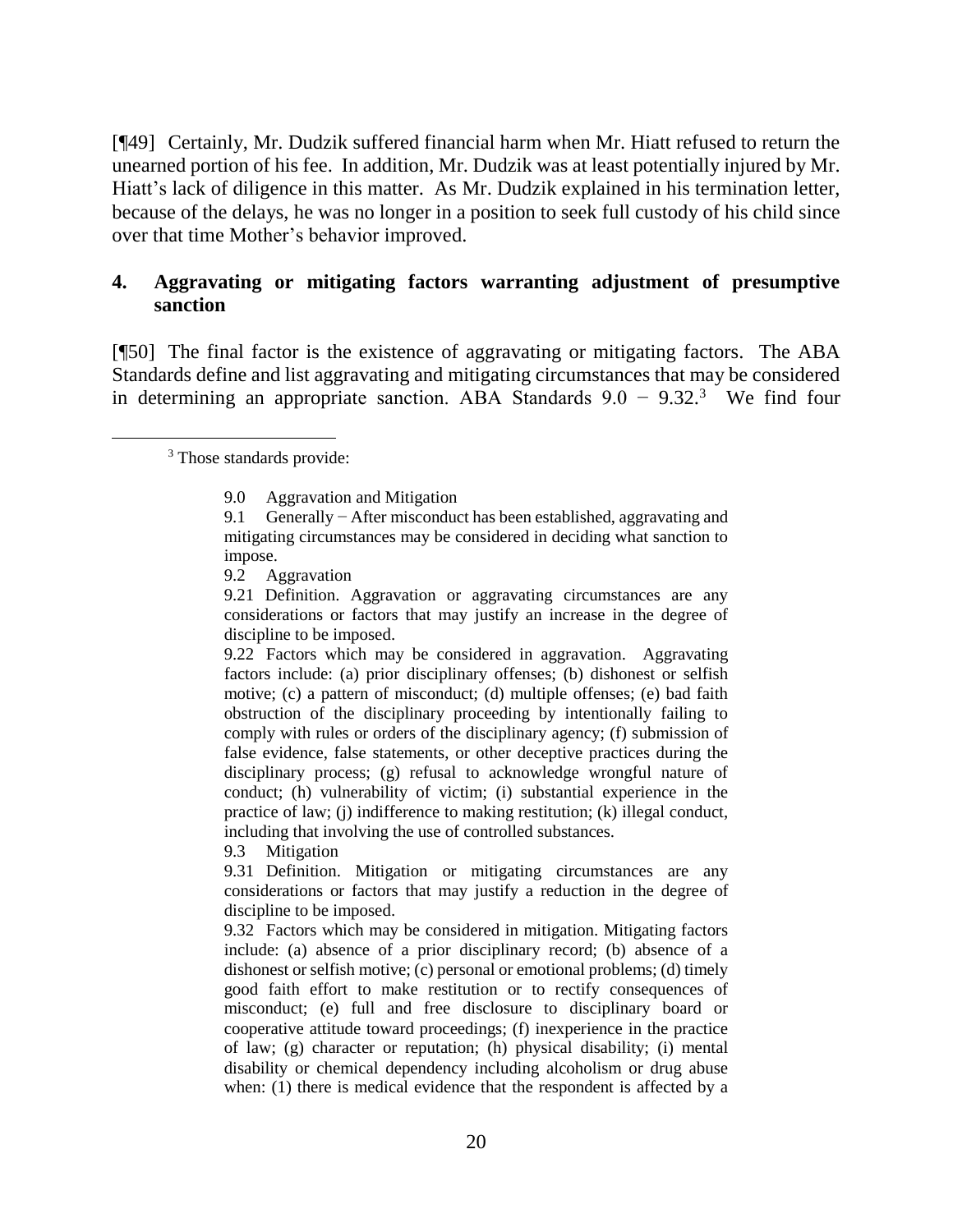aggravating factors in this case: refusal to acknowledge wrongful nature of conduct; bad faith obstruction of the disciplinary proceeding by intentionally failing to comply with rules or orders of the disciplinary agency, substantial experience in the practice of law; and prior disciplinary offenses. Standards 9.22(a), (e), (g), and (i). We find no relevant mitigating factors.

## **a. Refusal to acknowledge wrongful nature of conduct**

[¶51] The record contains clear and convincing evidence that Mr. Hiatt has refused to acknowledge the wrongful nature of his conduct. At the hearing before the BPR, instead of acknowledging his failures to comply with the Wyoming Rules of Professional Conduct, Mr. Hiatt offered excuses. For example, he stated that his computer crashed, that he thought Mr. Dudzik did not have the money to pay for a GAL, and that he did not respond to emails from his client because nothing had changed. Mr. Hiatt also continued to maintain that he did not owe a refund of fees to his client and testified that he had "changed" the language of his fee agreement after he had been disciplined for failing to refund fees in a similar matter.

## **b. Bad faith obstruction of the disciplinary proceeding by intentionally failing to comply with rules or orders of the disciplinary agency**

[¶52] Mr. Hiatt failed to respond to Bar Counsel's discovery requests. On September 19, 2017, Bar Counsel served written discovery consisting of interrogatories, requests for production, and requests for admission. After Mr. Hiatt failed to respond, Bar counsel contacted him by email and U.S. mail, attempting to "confer in good faith . . . in an effort to obtain responses," and indicating that if he did not receive responses, he would file a motion to compel. When Mr. Hiatt did not respond, Bar Counsel filed a motion to compel, which was granted. The BPR ordered Mr. Hiatt to fully respond to Bar Counsel's interrogatories and requests for production by November 29, 2017. On that date, Mr. Hiatt emailed unsigned answers to interrogatories and requests for production of documents. Because those documents provided no new information in response to Bar Counsel's discovery requests, Bar Counsel filed a motion for relief pursuant to Rule 37(b)(2) of the Wyoming Rules of Civil Procedure, requesting appropriate sanctions. The BPR granted that motion, ordering that Mr. Hiatt "shall not be allowed to use any exhibits, documents, or other information not disclosed to or in the possession of Bar Counsel as of

chemical dependency or mental disability; (2) the chemical dependency or mental disability caused the misconduct; (3) the respondent's recovery from the chemical dependency or mental disability is demonstrated by a meaningful and sustained period of successful rehabilitation; and (4) the recovery arrested the misconduct and recurrence of that misconduct is unlikely; (j) delay in disciplinary proceedings; (k) imposition of other penalties or sanctions; (l) remorse; (m) remoteness of prior offenses.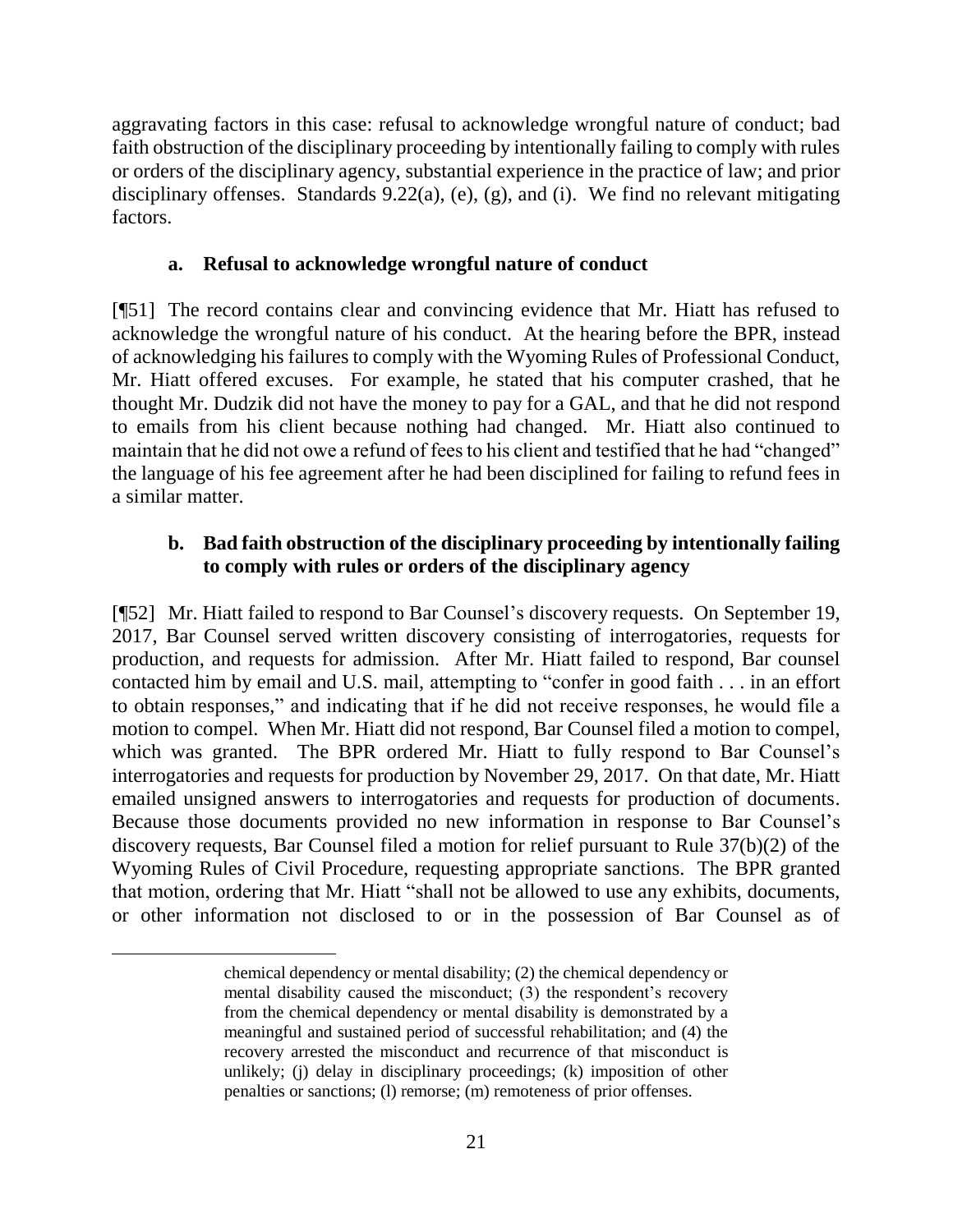November 29, 2017 [and] shall not be permitted to call any witness other than himself at the hearing . . . ." This failure to comply with discovery rules and then the BPR's subsequent order after Bar Counsel's motion to compel is clear and convincing evidence that Mr. Hiatt engaged in bad faith obstruction of the disciplinary proceeding by intentionally failing to comply with rules or orders of the disciplinary agency.

## **c. Substantial experience in the practice of law**

[¶53] Mr. Hiatt has been licensed to practice law in Wyoming since 1998, providing clear and convincing evidence that he has substantial experience in the practice of law. *Bd. of Prof'l Responsibility v. Hiatt*, 2016 WY 105, 382 P.3d 778, 779 (Wyo. 2016) (Appendix−BPR Report and Recommendation for Order of Public Censure); *Custis*, 2015 WY 59, ¶ 55, 348 P.3d at 835-36; *In re Disciplinary Proceeding Against Ferguson*, 246 P.3d 1236, 1250 (Wash. 2011) ("substantial experience" is established when attorney has practice 10 or more years at the time of the misconduct).

# **d. Prior disciplinary offenses**

[¶54] Finally, the record contains clear and convincing evidence of Mr. Hiatt's prior disciplinary record. *See Hiatt*, 2016 WY 105, 382 P.3d 778. Mr. Hiatt's conduct in that matter was strikingly similar to his conduct in the present matter; we found violations of Rules 1.3, 1.4 and 1.16, publicly censured Mr. Hiatt, and required him to return unearned portions of his fee, along with fees and costs. *Id*., 382 P.3d at 782 (Appendix−BPR Report and Recommendation for Order of Public Censure).

[¶55] Regarding prior discipline, the ABA Standards provide:

8.0 Prior Discipline Orders

Absent aggravating or mitigating circumstances, upon application of the factors set out in Standard 3.0, the following sanctions are generally appropriate in cases involving prior discipline.

. . . .

8.2 *Suspension is generally appropriate when a lawyer has been reprimanded for the same or similar misconduct and engages in further similar acts of misconduct that cause injury or potential injury to a client, the public, the legal system, or the profession.*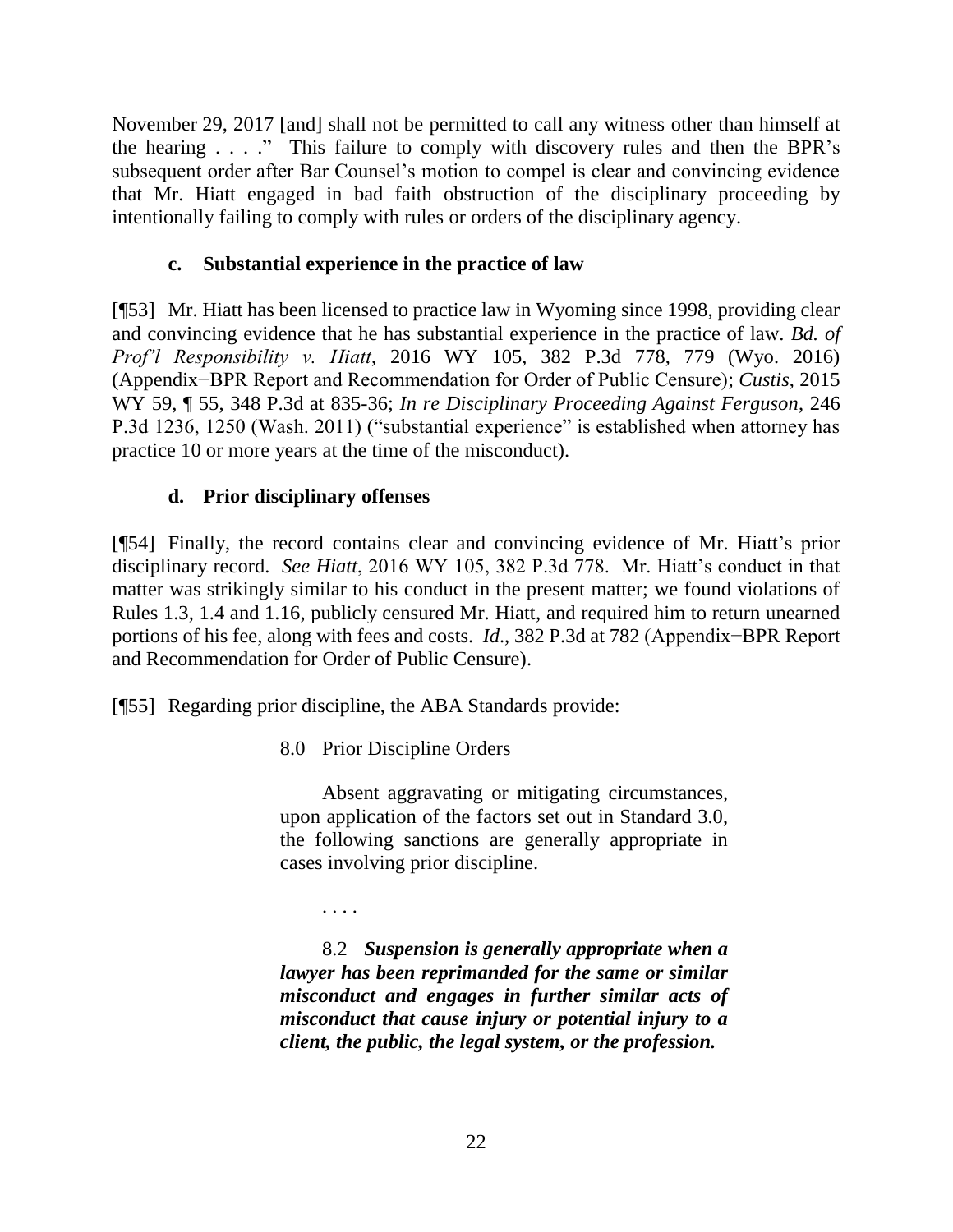## *8.3 Reprimand is generally appropriate when a lawyer*:

(a) negligently violates the terms of a prior disciplinary order and such violation causes injury or potential injury to a client, the public, the legal system, or the profession; or

(b) *has received an admonition for the same or similar misconduct and engages in further similar acts of misconduct that cause injury or potential injury to a client, the public, the legal system, or the profession.*

(Emphasis added.) This standard provides a stand-alone basis for discipline of an attorney who had been previously disciplined. Undoubtedly, Mr. Hiatt's prior discipline weighs in favor of a harsher sanction. *See Custis*, 2015 WY 59, ¶ 53, 348 P.3d at 835 (finding prior discipline of public censure to be an aggravating factor).

[¶56] ABA Standard 8.2 states that suspension is generally appropriate when an attorney has been "reprimanded" for the same or similar misconduct in the past. The ABA Standards define "reprimand" as "censure or public censure, ... a form of public discipline which declares the conduct of the lawyer improper, but does not limit the lawyer's right to practice." ABA Standards, B. Sanctions, § 2.5. By contrast, ABA Standard 8.3 contemplates "reprimand" when an attorney has received "admonition" for the same or similar conduct in the past. The ABA Standards define "admonition" as "private reprimand, . . . a form of non-public discipline which declares the conduct of the lawyer improper, but does not limit the lawyer's right to practice." *Id*. at § 2.6. Because Mr. Hiatt has received public censure for similar conduct, this case falls under the purview of ABA Standard 8.2.

[¶57] We have explained that:

"[T]here is no magic formula for determining how aggravating and mitigating circumstances affect an otherwise appropriate sanction." *In re Disciplinary Matter of Friedman*, 23 P.3d 620, 633 (Alaska 2001) (internal quotation marks omitted). In determining the appropriate sanction, we must balance the rehabilitative and deterrent purposes of attorney discipline. "[W]e view discipline as assisting, if possible, in the rehabilitation of an errant lawyer." *In re Scholl*, 200 Ariz. 222, 25 P.3d 710, 712 (2001). "[T]he discipline must be fair to the attorney, with the object of correcting the wayward tendency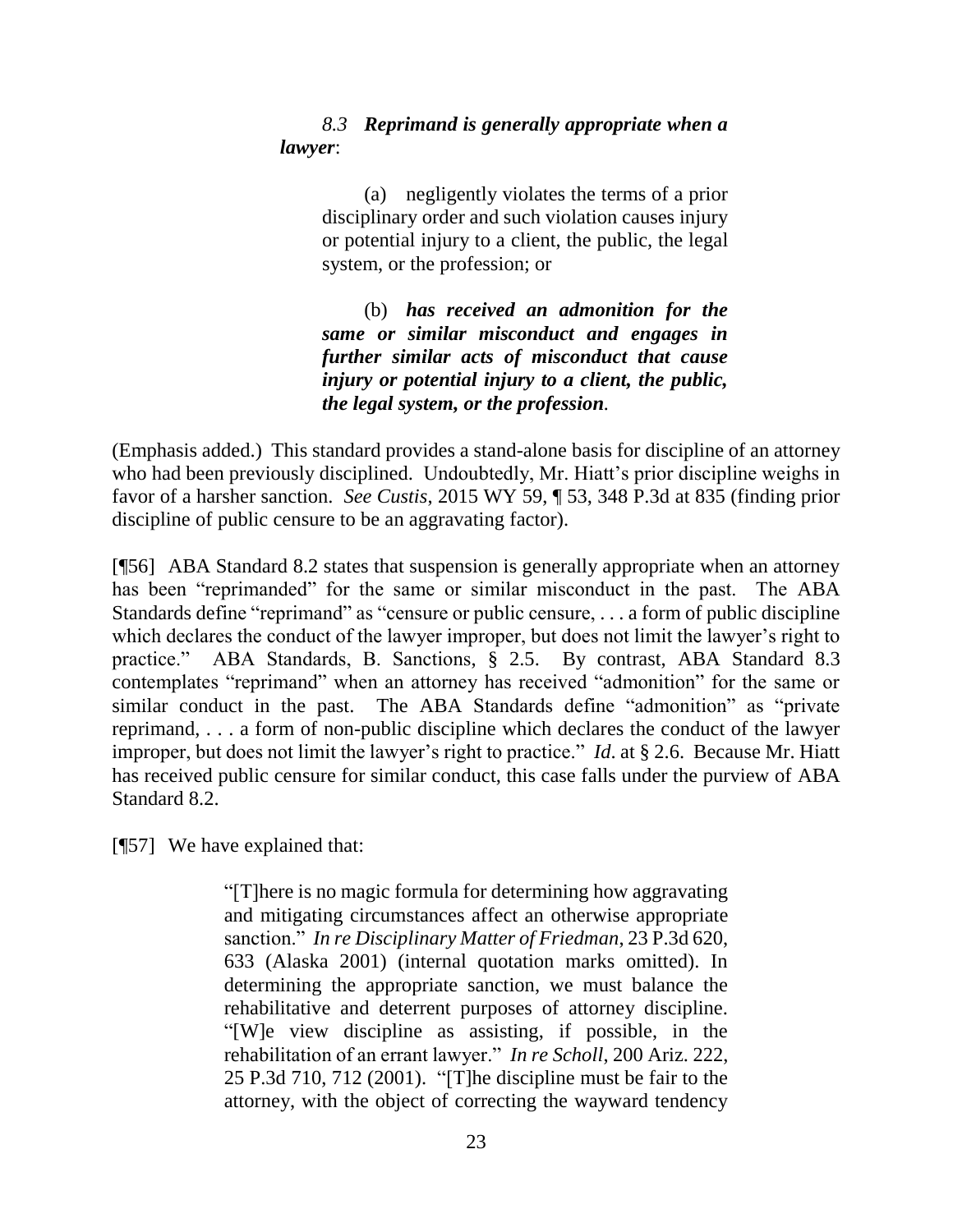in the accused lawyer while offering . . . a fair and reasonable opportunity for rehabilitation." *The Florida Bar v. Cox*, 794 So.2d 1278, 1286 (Fla. 2001) (internal quotation marks omitted). Although attorney discipline can serve to improve the performance of attorneys who have strayed in performing their ethical obligations, when an attorney continues to engage in professional and ethical misconduct in spite of previous sanctions, our concern weighs more heavily toward deterrence, maintaining the integrity of the legal system, and protecting the public.

*Custis*, 2015 WY 59, ¶ 56, 348 P.3d at 836.

[¶58] The BPR recommended public censure but provided little analysis supporting its recommendation. We conclude that public censure is not a sufficient reprimand in this case. Mr. Hiatt received public censure for nearly identical conduct and that sanction failed to deter him. Based upon our application of the ABA Standard 8.2, in addition to our consideration of the aggravating factors contained in Standard 9.22, we conclude that the appropriate sanction in this matter is a 30-day suspension, in addition to the monetary sanctions recommended by the BPR.

[¶59] Other courts have ordered suspensions for negligent conduct when a lawyer repeats misconduct for which he has been previously reprimanded. For example, the Kansas Supreme Court imposed a one-year suspension on a lawyer who failed to return his client's telephone calls in a timely manner, failed to respond to written requests from his client's insurer regarding settlement of the matter, and had been sanctioned for communication failures in the past. *In re Francis*, 79 P.3d 1285, 1288 (Kan. 2003). In *In re Jones*, 487 N.W.2d 599, 601 (N.D. 1992), a lawyer violated the rules of conduct by failing to keep his clients informed and by failing to complete the work he was hired to perform. The North Dakota Supreme Court held that because he had been issued two private reprimands for similar conduct in the past, the appropriate sanction would be a 30-day suspension. *Id*. at 602. The same court, in *In re Lucas*, 789 N.W.2d 73, 78 (N.D. 2010), ordered a 30-day suspension for an attorney's improper communication with a represented party when the attorney had previously been reprimanded for similar misconduct. Likewise, in *People v. Frank*, 752 P.2d 539 (Colo. 1988), the Colorado Supreme Court noted that the lawyer had been privately censured for neglect in representing a past client. The court held that his engagement in similar misconduct warranted a 30-day suspension. *Id*. at 542. *See also In re Kostich*, 824 N.W.2d 799, 803 (Wis. 2012) (lawyer who had been publicly reprimanded for failure to respond to clients' requests for information about their cases was suspended for 60 days when he engaged in similar conduct three years later); *In re Askew*, 776 N.W.2d 816, 823 (N.D. 2010) (where lawyer received prior admonition for same or similar misconduct, 60-day suspension was warranted); *Sneed v. Bd. of Prof'l Responsibility*, 301 S.W.3d 603, 618 (Tenn. 2010) (disbarring lawyer with "numerous prior disciplinary